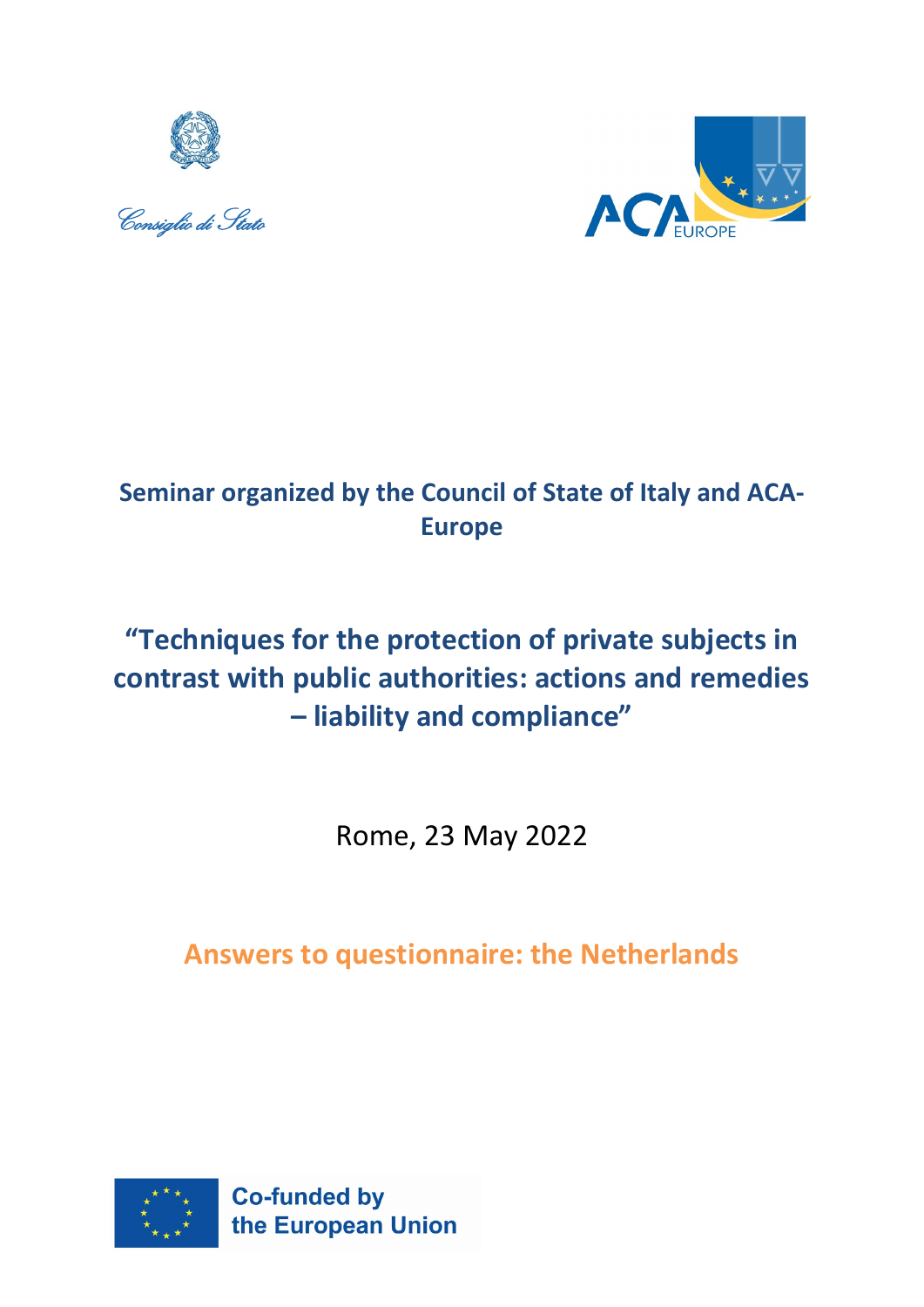



## **"TECHNIQUES FOR THE PROTECTION OF PRIVATE SUBJECTS IN CONTRAST WITH PUBLIC AUTHORITIES: ACTIONS AND REMEDIES - LIABILITY AND COMPLIANCE".**

## **INTRODUCTION**

The seminar will analyse the types of actions that can be brought before the administrative judge: action of annulment, action of declaration and action of condemnation. With particular reference to the latter, the seminar will focus on compensatory measures, including damages for loss of opportunity and damages as a result of delay.

The seminar also intends to examine the possibility of any and eventual special or fast-track procedure, for introductory terms and methods which pertain to certain subjects under consideration, for example, for their economic or political relevance, such as those to be found in the sphere of public contracts (see also transversal analysis).

The aim of this questionnaire and of the subsequent seminar is to provide a wider comprehension of the similarities and differences that exist among the various legal systems of the member States insofar as they apply to the situations to be dealt with by the administrative court, paying particular attention to the content and subject matter of the relative rulings.

## **SESSION I**

## **LEGAL PROCEEDINGS THAT CAN BE BROUGHT BEFORE THE ADMINISTRATIVE COURT**

- **1. In your legal system, which judges are competent to pronounce on disputes in which one of the parties is the public administration?**
	- An ordinary judge
	- An administrative judge
	- A judge who deals with special areas
	- Others

In the Dutch legal system, the judges that are competent to pronounce on disputes in which one of the parties is he public administration are: the ordinary judge, the administrative judge and judges who deal with special areas.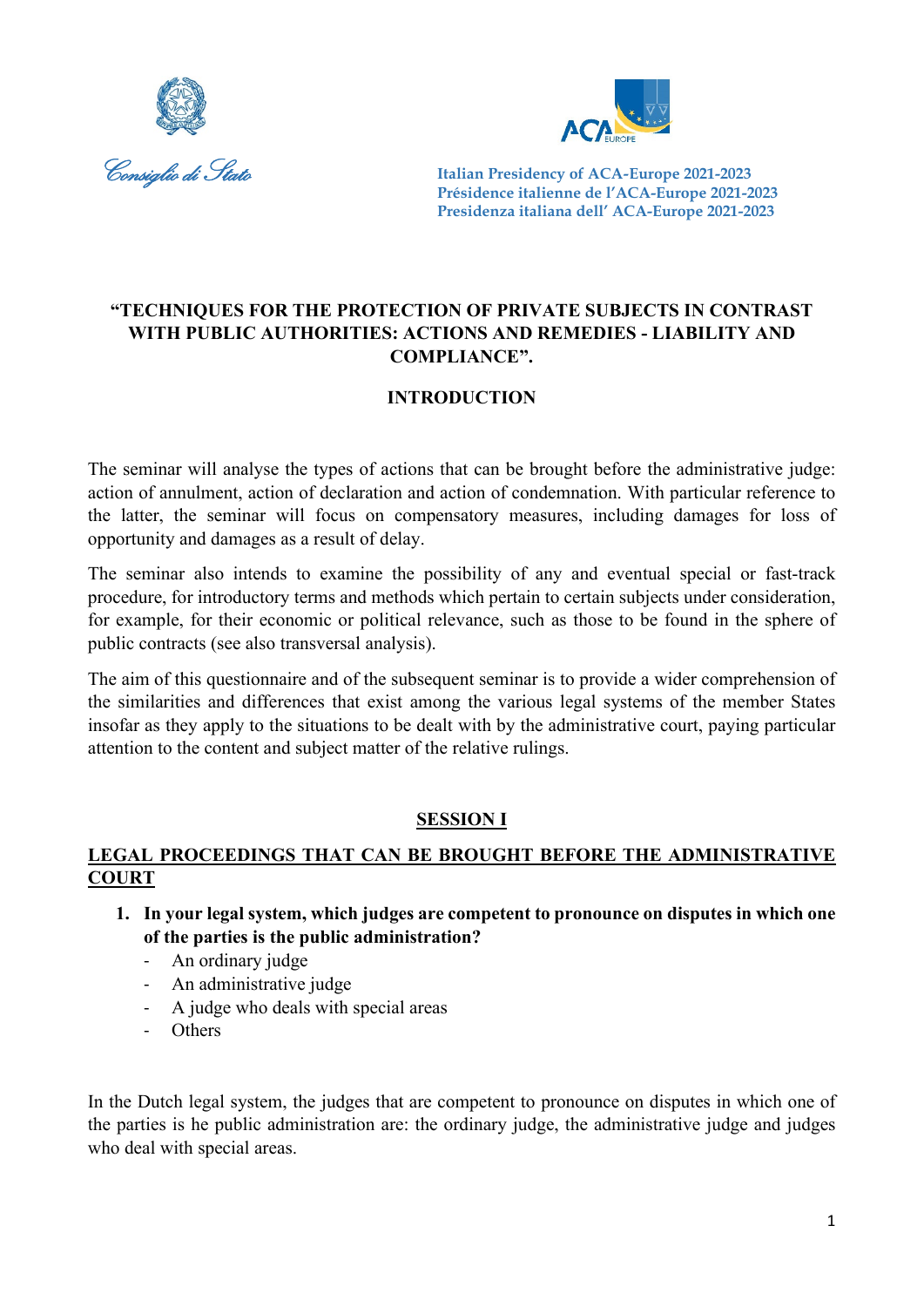



The jurisdiction of the administrative court is defined by article 8:1 and article 8:3 of the Dutch General Administrative Law Act (GALA). From these articles it follows that an interested party may appeal to the administrative judge against an order of an administrative authority which is not of a general nature. There are four highest administrative courts in the Netherlands.

The general highest administrative Court is the Administrative Jurisdiction Division of the Council of State. The Administrative Jurisdiction Division has competence to review the lawfulness of administrative orders, unless a specialised administrative court has been designated. (Article 8:105 Awb).

There are three specialised administrative courts: 1) the Trade and Industry Appeals Tribunal is the highest administrative court in cases that concern socio-economic questions; 2) the Central Council of Appeals is the highest administrative court in the area of social security matters and cases concerning civil servants; 3) the Tax Division of the Supreme Court is the highest administrative court in tax law. (Chapter 4, *Bevoegdheidsregeling bestuursrechtspraak* and article 28 of the General Tax Act).

The (ordinary) civil court is competent in cases that concern public law acts, in the situation where there is no administrative court entrusted with jurisdiction. The civil judge is only competent to review questions on the grounds that a legal entity governed by public law has committed a wrongful act (art. 6:162 Civil Code).

#### **2. Which actions can be brought before the administrative court in view of the exercise of administrative powers?**

- Annulment of administrative acts
- action of condemnation
- Other actions

If you have replied 'other actions', please clarify which.

The General Administrative Law Act highlights the following actions:

- Annulment actions of contested administrative orders (including administrative decisions of an individual nature) (art. 8:72 par. 1 GALA);
- Action against a written refusal to make an order (article 6:2(a) GALA);
- Action against a failure to make an order in due time (article 6:2(b) GALA);
- Compensatory actions for compensation of damages suffered as a result of an unlawful decision (art. 8:88 (1)(a) GALA) or an unlawful action in preparation of an unlawful decision (art. 8:88 (1)(b) GALA);
- Compensatory actions for compensation of damages suffered as a result of not making a decision in time (art. 8:88 (1)(c) GALA.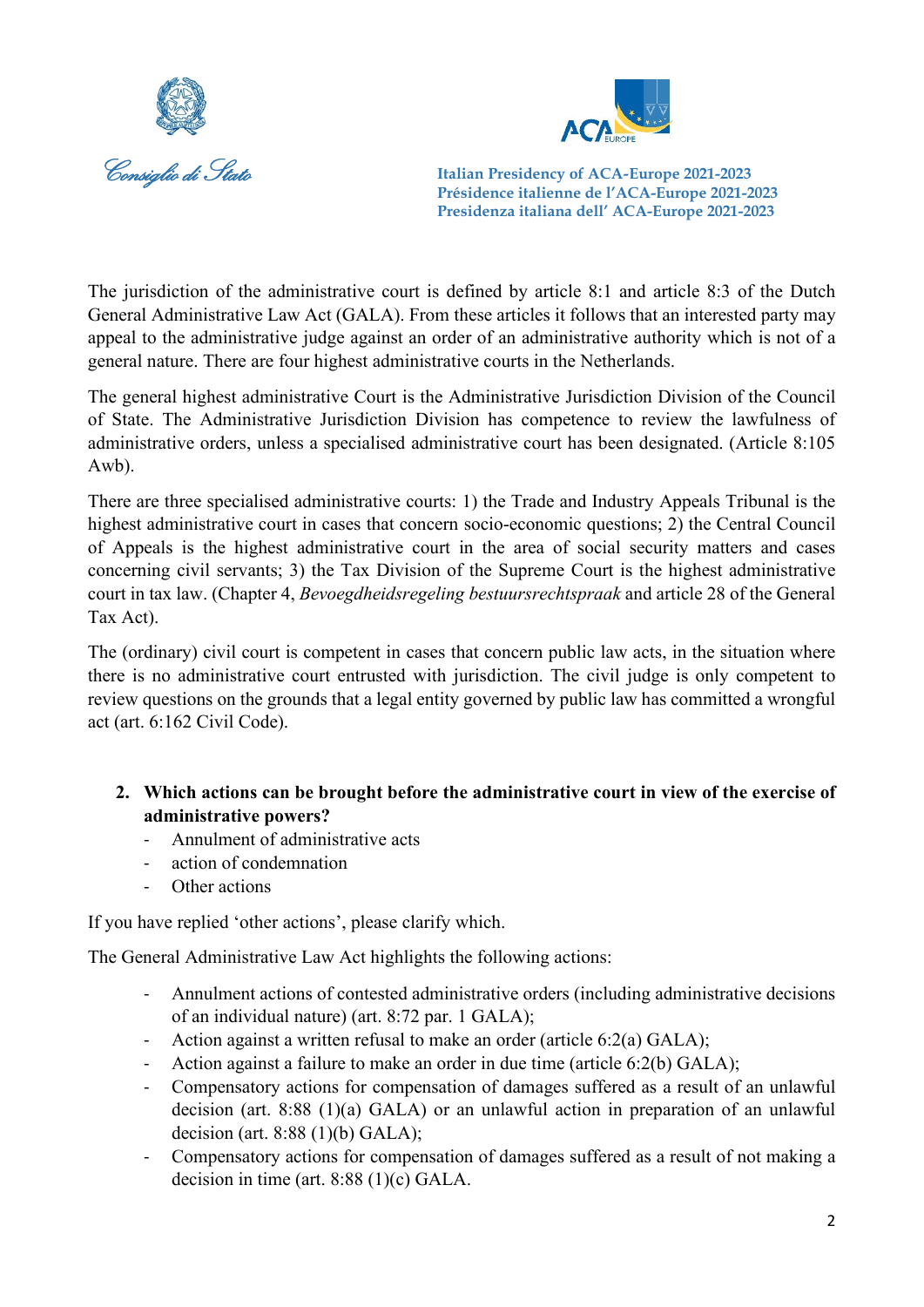



- **3. From which sources can actions be brought before the administrative court?**
	- Law
	- Public authority regulations
	- Guidelines
	- Supreme Court rulings
	- Other

In the Dutch legal system, actions can be brought before the administrative court against law, public authority regulations and guidelines.

The GALA provides that actions can be brought against administrative orders (including administrative decisions of an individual nature) that constitute a public law act. Orders can be based on formal legislation, regulations of decentralised bodies (such as provinces and municipalities), and delegated legislation at the level of the government (such as ministerial regulations). In exceptional cases, actions can be brought against administrative orders that are based on a policy rule. This might be the case, for instance, where (favourable) policy rules provide for damages and compensation for lawful government acts.

## **4. Which administrative decisions can be challenged?**

- Administrative acts which have a specific recipient
- General acts and regulations
- Acts inherent to the procedure
- Political acts

In brief, in the Netherlands administrative decisions that take the form of administrative acts which have a specific recipient can be challenged before administrative courts. General acts an regulations can only be directly challenged before civil courts.

Article 8:1(1) GALA lays down the rule that interested parties can lodge an appeal against an 'order' before the administrative court. The GALA defines an 'order' as a written decision of an administrative authority constituting a public law act. However, this does not mean that all 'orders' can be challenged before an administrative court. As a general rule only individualised decisions are susceptible to judicial review by administrative courts. Article 8:3 GALA excludes generally binding regulations as well as policy rules from direct judicial review by administrative courts. Article 8:3(1)(a) GALA states that no appeal may be lodged against an order containing a generally binding regulation or a policy rule. In the Netherlands, the acts mentioned in art. 8:3 GALA can only be directly challenged before the civil courts. Nonetheless, administrative courts do have the competence to *indirectly* review generally binding rules and policy rules when assessing the lawfulness of an individualised decision (*exceptieve toetsing*). This indirect judicial review can, for example, lead to a judgment of the administrative court which states that the general rule on which an individual decision was based is not binding, since it is contrary to general principles of law, general principles of good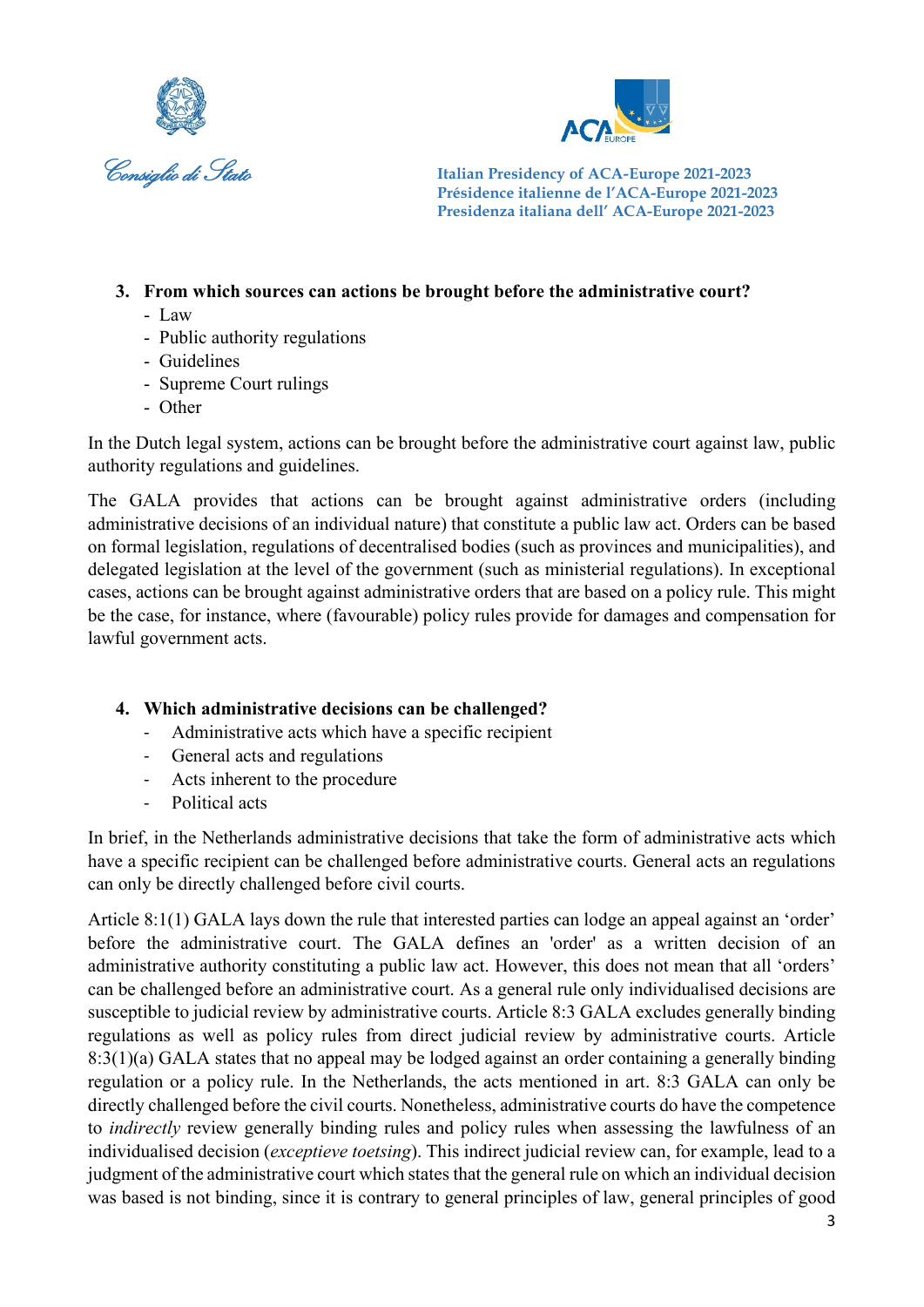



administration and/or higher law. In the Netherlands, formal legislation is excluded from the possibility of judicial review: such a 'constitutional review' is prohibited by Article 120 of the Dutch Constitution. Formal laws can only be appealed on the grounds that they are contrary to directly binding international law.

- **5. On the grounds of which defects can the annulment of an administrative act be requested?**
	- Breaches of the law
	- Breaches of competence
	- Technicalities and procedural defects
	- Breaches of general principles
	- **Other**

The annulment of an administrative decision can be requested on the grounds of breaches of the law (see also question 3), breach of competence, breach of (numerous) procedural defects as well on the ground of breaches of general principles. Examples of codified general principles are the principles of care (article 3:2 GALA), the principle of *détournement de pouvoir* which denotes that an administrative authority shall not use the power to make an order for a purpose other than that for which it was conferred (article 3:3 GALA), the principle of proportionality (article 3:4 GALA) and the duty to state reasons (article 3:46 GALA). Other general principles have not been codified in the GALA. Examples of uncodified principles are the principle of legal certainty and the principle of legitimate expectations. Furthermore, the annulment of an administrative decision can also be requested where the administrative authority has acted in accordance with a policy rule, whereas the specific circumstances of the case require that the administrative authority departed from that policy rule. An obligation to depart from policy rules exist where the consequences of applying the policy rule is, for one of more parties, out of proportion to the purposes of the policy rule (article 4:84 GALA).

#### **6. Can the judge partially annul the challenged administrative act?**

If the administrative judge rules that the appeal against the challenged administrative act is wellfounded, the administrative judge can partially annul the unlawful administrative act (see article 8:72(1) GALA).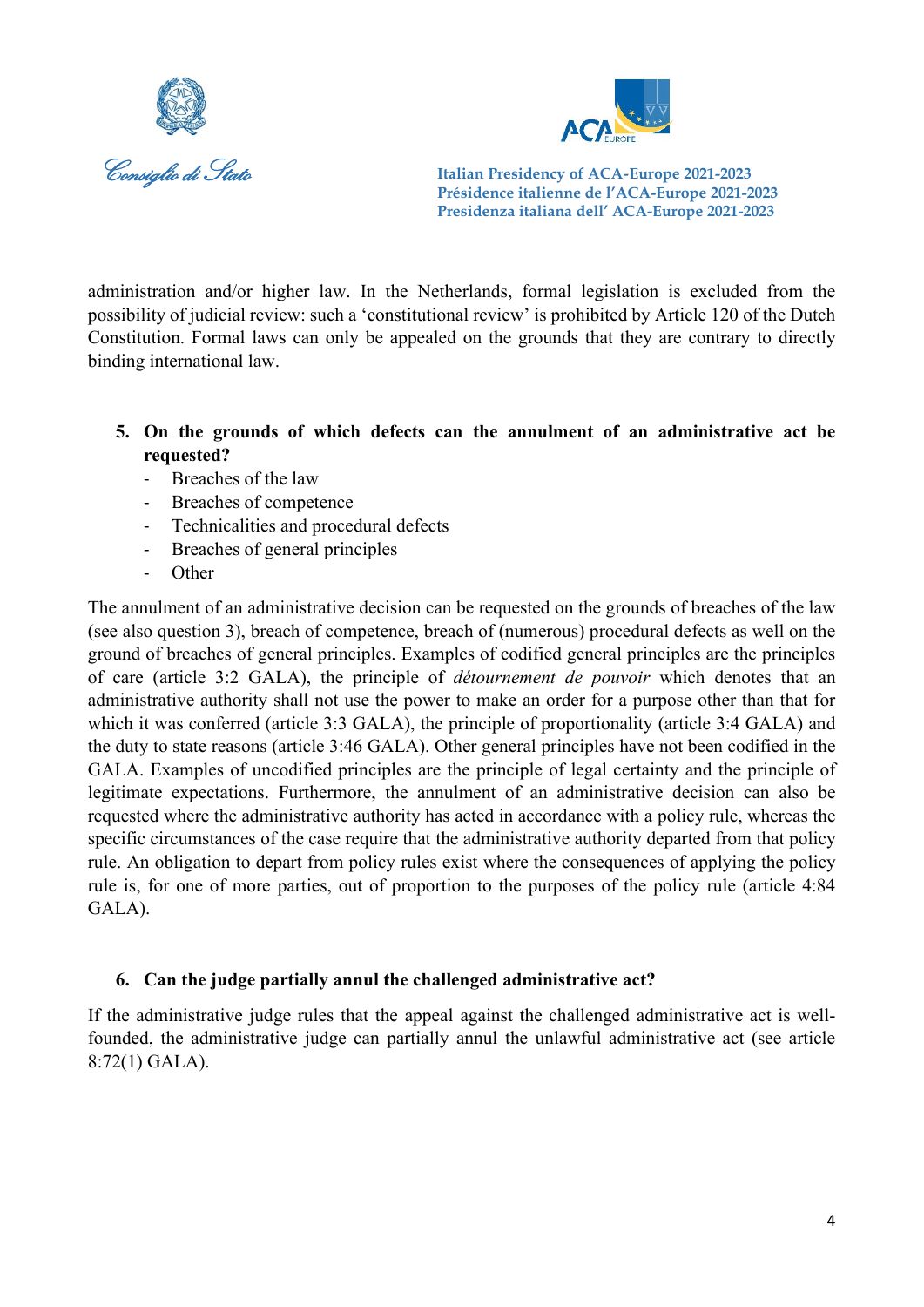



## **7. Can the judge substitute the Administration by modifying the content of the administrative act?**

Yes. The Dutch GALA grants administrative courts the authority to deliver a decision which takes the place of the decision that administrative authority should have taken. Article 8:72(3)(b) of the GALA states that if the district court rules that the appeal against the challenged administrative act is well-founded, it may determine that its judgment shall take the place of the annulled order or the annulled part thereof. As a general rule, this instrument (which is referred to as *zelf in de zaak voorzien*) cannot be used where the contested decision is based on a discretionary power of the administrative authority. Nonetheless, the administrative courts have ruled that, under certain conditions, the courts can apply the instrument even in the situation where, from a legal perspective, more than one decision is possible.

## **8. When the judge annuls the challenged act, can he dictate provisions which the P.A. must abide by in the review proceedings of the subject-matter of the litigation?**

- Yes
- No

If your reply is affirmative, please elaborate.

Yes. If the administrative court annuls the challenged act, it can direct the administrative authority to issue a new order or to perform another act in accordance with the instructions given by the administrative court (article 8:72(4)(a) GALA). In this respect, the administrative court may decide that legal provisions concerning the preparation of the new administrative order or act shall not or partially remain inapplicable.

- **9. When do the effects of the jurisdictional annulment of an administrative act become applicable?**
	- From the date of the adoption of the act (*ex tunc* )
	- From the date on which the judgement becomes final (*ex nunc*)
	- **Other**

As a general rule, the effects of the jurisdictional annulment become applicable from the date of the adoption of the contested decision ("*ex tunc*").

Article 8:72 GALA states that if an order or part of an order is annulled, the legal consequences of the order or the annulled part thereof shall be void. In this respect, it is noted that the contested decision usually is the decision that has been taken in the objection procedure by the administrative authority. Indeed, according to the Dutch GALA, before lodging an appeal before an administrative court, the interested party needs to file a notice of objection to the administrative authority that made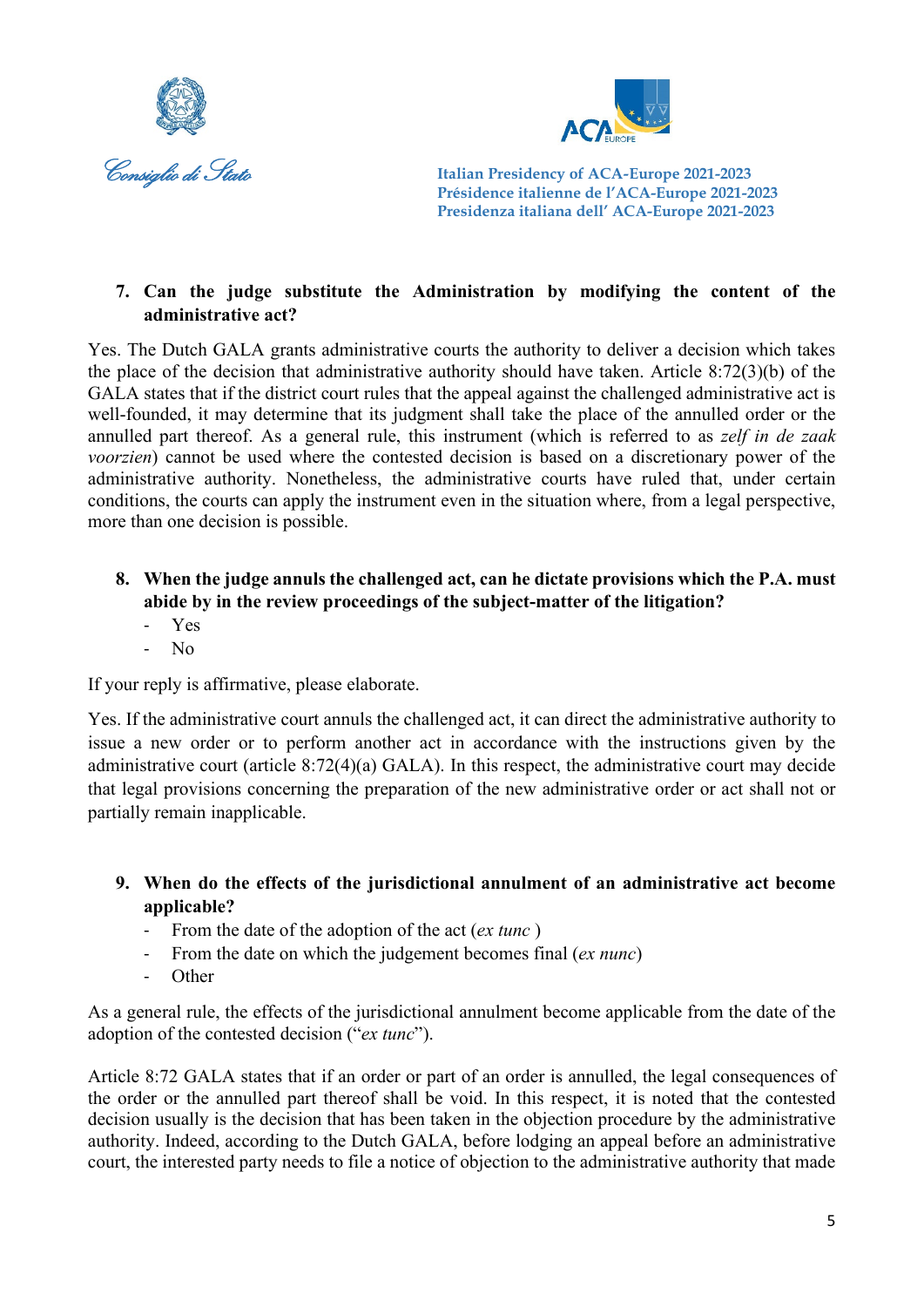



the order (article 6:4 GALA). During the objection phase the review conducted by the administrative authority is a review *ex nunc.*

#### **10. Can the judge modulate the effects over time of the ruling of annulment of an administrative act?**

No. The GALA does not enable the administrative court to modulate the effects over time of the ruling of annulment of an administrative act.

Nonetheless, the GALA does provide for the possibility to extent the provisional remedy which suspended the effect of the primary decision made by the administrative authority (article 8:85(2)(c) jº article 8:72(5) GALA). Furthermore, the administrative court may also grant a provisional remedy in the ruling of annulment in the situation where a provisional remedy has not been granted in the proceedings on the merits. The administrative court shall determine at which moment in time the provisional remedy shall cease to have effect (article 8:72(5) GALA).

#### **11. Can the act of ordering payments for damages be proposed autonomously or must it always be proposed together with other kinds of actions?**

Yes. The GALA provides for a special procedure by which the act of ordering payments for damages can be proposed autonomously. This procedure provides for a petition to be presented to the administrative court in which the court is asked to grant the petitioner damages which has been the cause of a decision which has been quashed by the court. The petition can be proposed at the same time as the action of annulment (or the action against a failure to make an order in due time) (art. 8:91 GALA) or separately form the annulment procedures (art. 8:90 GALA). As a general rule, in the situation where the claim for compensation is made *after* the procedure against the contested decision has been closed, the requesting party first needs to lodge a written request for compensation with the relevant administrative authority (Article 8:90 GALA).

The GALA provides for a time-limit within which the compensation claim for damage must be made. According to art. 8:93 GALA, there is a limitation period of five or maximum twenty years for the granting of a petition. This period will not start sooner than the day after which the annulment has become irrevocable.

## **12. In the light of what kind of behaviour is the compensatory action for damages feasible when dealing with a Public Administration?**

- Implementation of an illegal and detrimental administrative act
- Non-observance of the deadline of the procedure
- Lesion of good faith and trust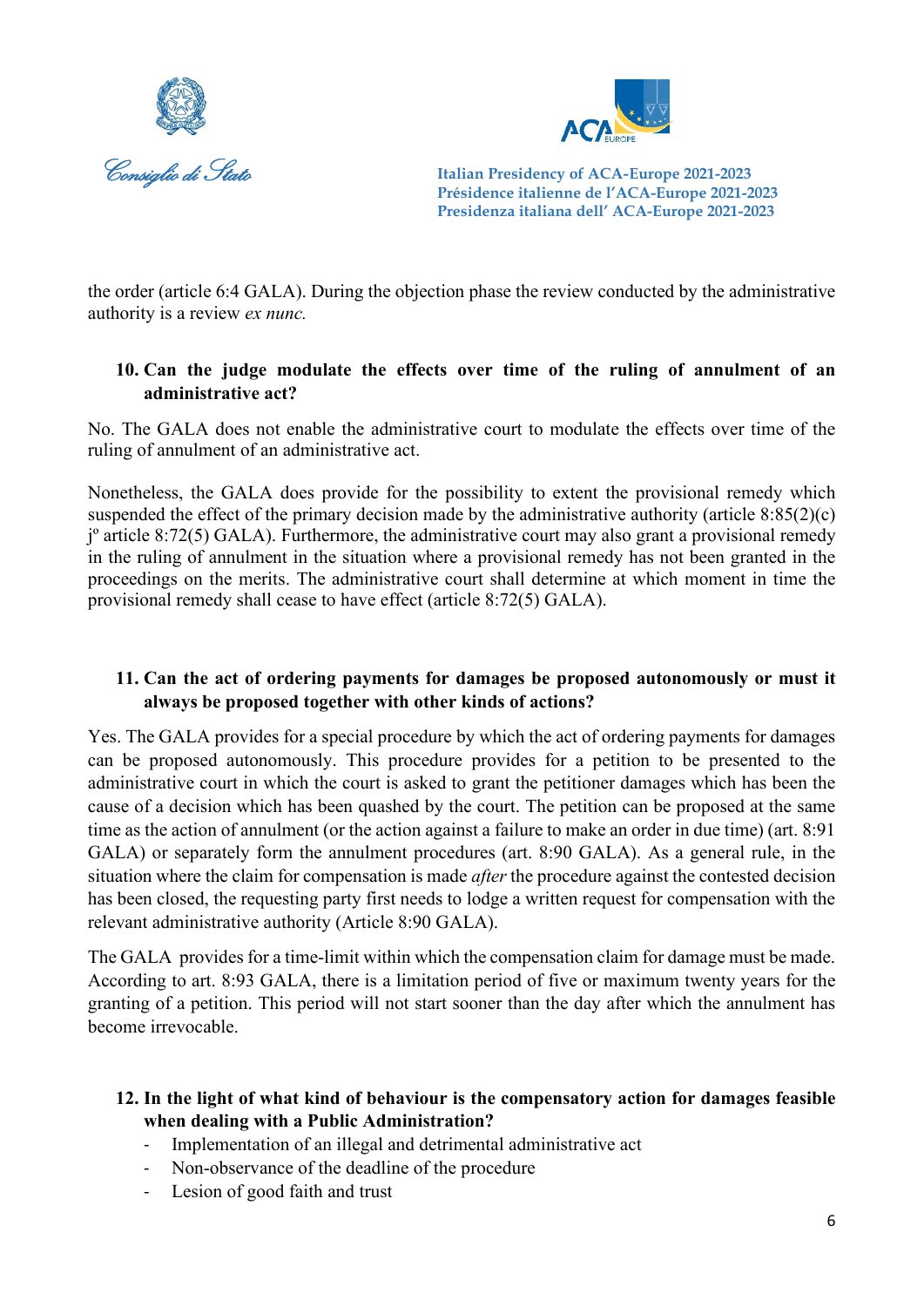



- Resultant behaviour of the public administration
- **Other**

The GALA states that the aforementioned (see question 11) administrative petition procedure can be lodged for the following acts:

- Illegal acts (in practice all decisions of an individual nature)
- Illegal factual acts which have been acted out in the preparing of the illegal act itself (for example an illegal advice which has led to an illegal act)
- Acts which have been taking outside the statutory time limits
- All illegal acts (also those of a factual nature) concerning civil servants
- All illegal acts (also those of a factual nature) concerning immigrants (art. 72a Immigration Law)

The illegality of all these acts differs according to the circumstances. The most common breaches of law are the acting contrary to a written law, written or unwritten principles (such as the principle of good faith) and international law (f.e. European Convention on Human Rights or the EU-Treaty).

Acts which are not mentioned in the list above (all factual acts, all acts of a general nature) can be challenged before the civil courts on the basis of art. 6:162 Civil Code.

#### **13. Which are the different kinds of reimbursable damages?**

- Material damage
- Non-material damage
- Loss of opportunity

Both material and non-material damage, as well as damage coming from loss of opportunity can be rewarded in the Dutch system. In the Dutch system of state liability for wrongful government acts there are no specific administrative rules on reimbursable damages. The administrative courts tend to follow the general articles on damages as laid down in the Civil Code (CC). The relevant articles are:

#### Art. 6:95 CC:

*The damage that has to be compensated by virtue of a statutory obligation to repair damages (due by virtue of law), consists of material loss and other disadvantages, the latter as far as the law implies that there is an additional entitlement to a compensation for such damage.*

#### Art. 6:96 CC:

*1. A material loss includes losses suffered as well as missed profits.*

*2. The following damages also qualify for compensation as material loss:*

*a. reasonable costs to prevent or limit the damage which could be expected as a result of the event which makes someone liable;*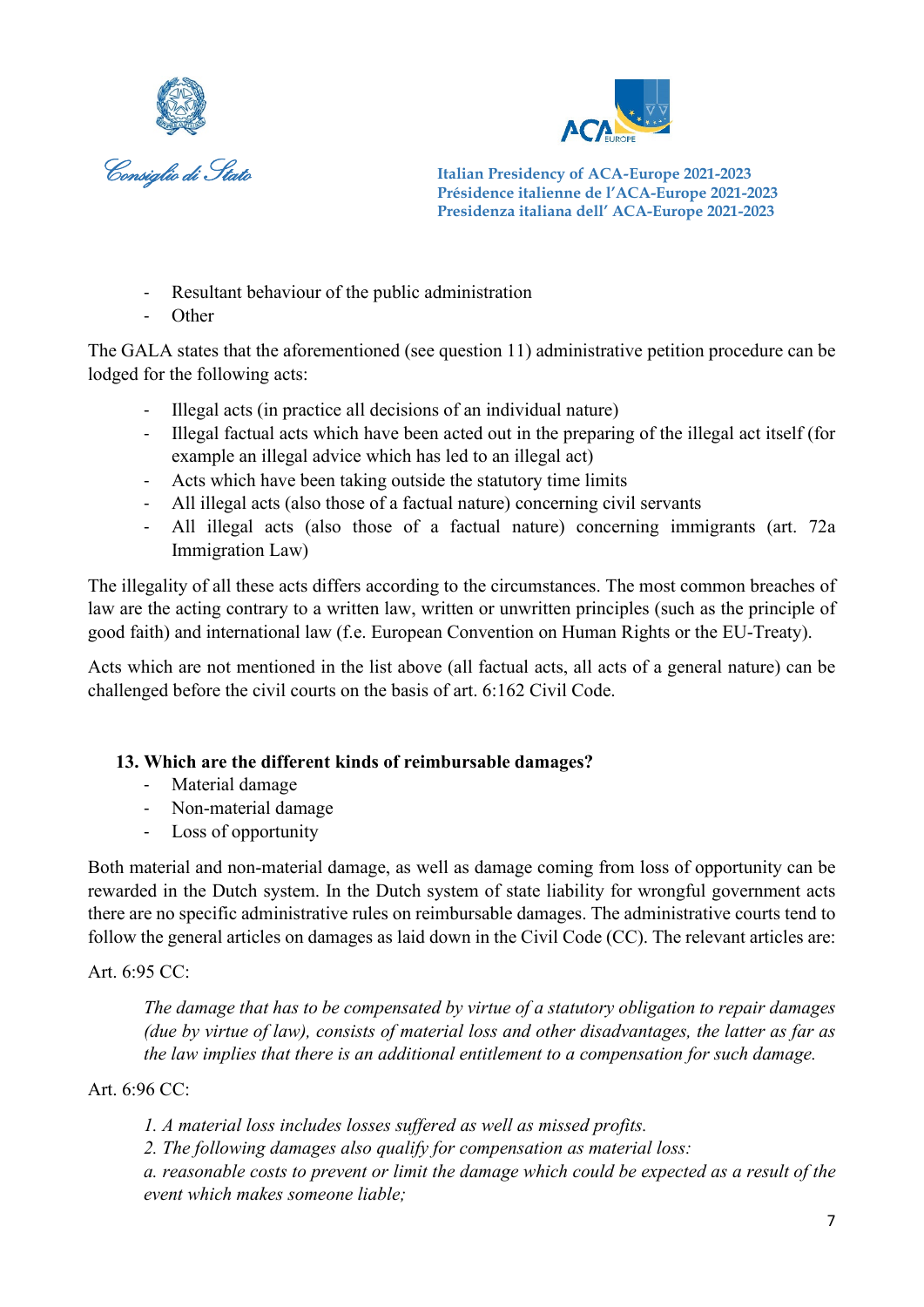



*b. reasonable costs for determining the nature and scope of the damage and of the liable persons;*

*c. reasonable costs for attempts to get satisfied on the basis of a settlement out of court*

*Art. 6:106 CC:*

*1. The injured person has a right of compensation for damage that does not consist of material loss, assessed in conformity with the standards of reasonableness and fairness: a. if the liable person had the intention to inflict such damage;*

*b. if the injured person sustained physical injuries or if his honour or reputation is injured or if he is harmed otherwise in person;*

*c. if the damage consists of harming the memory of a deceased and is inflicted to the not legally separated spouse, the registered partner or a blood relative up until the second degree of the deceased, provided that the memory of the deceased is harmed in such a way that the deceased himself, if he would still be alive, could have claimed damages for injuring his honour or reputation.*

As stated, these principles will also apply when the administration has acted wrongfully. In practice, the compensation of non-material damage will not be easily obtained as the legal thresholds for damages are high. In procedures regarding the breach of the reasonable time-limit however, the petition procedure can lead to success relatively easily. In its jurisprudence, the highest Dutch courts have stipulated rules within which time a an administrative decision or a judicial decision has to be granted.

#### **14. Does the omission of lodging an action of annulment result in elision or reduction of the compensatory damages?**

Yes. This is a very important precondition for an annulment action to successfully lead to the granting of damages. When the applicant has not in due time (as a rule six weeks after the administrative decision has been taken) lodged an objection or an appeal against an order, the order will have the status of 'irrevocable'. Both the administrative and the civil courts will consider the order to be lawful, in principle regardless of possible substantive or procedural shortcomings. This is called the 'formal legal force' (*formele rechtskracht*) of orders. There are certain exceptions to this jurisprudential rule, for example in the case of decisions which allow activities to take place which entail large risks for persons and their belongings. Persons who are – often years after the order has been taken – damaged as a consequence of these activities, cannot be expected to have lodged appeals against this order, only to prevent possible damage in the future. The Supreme Court has judged thus in a decision lodged against the State in the case of decisions concerning permits granted for the winning of gas in the province of Groningen (SC 19 July 2019, ECLI:NL:HR:2019:1278).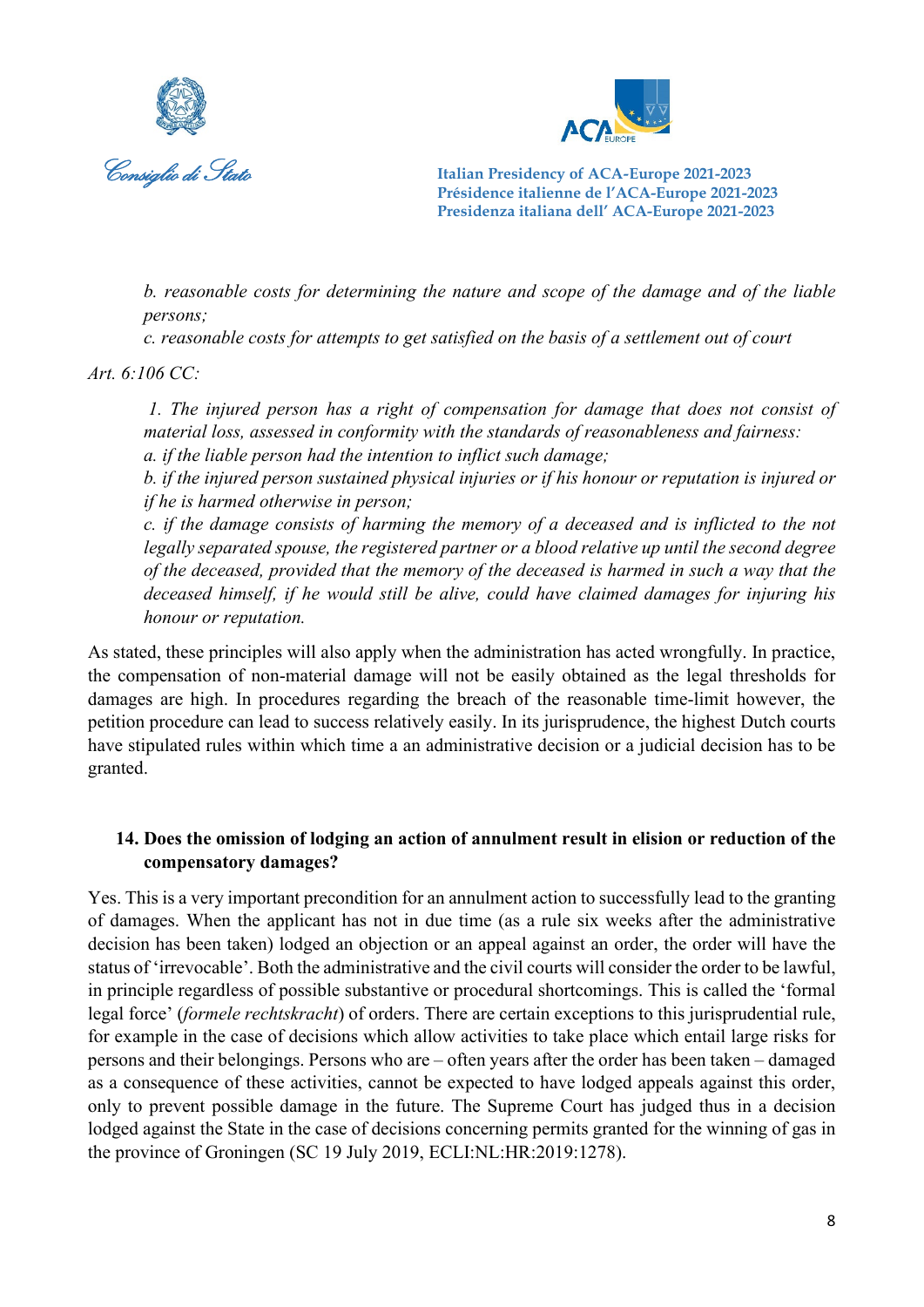



## **15. In order to award compensatory damages, is proof of the responsibility of the public administration required? If your reply is affirmative, which party is obliged to provide said proof?**

As a general rule, the burden of proof of the liability of the public administration lies with the injured party. He will have provisional obligation and the burden of proof of the damage he claims to have suffered. The general principles regarding the burden of proof, as laid down in the Code of Civil Procedure (*Wetboek van Burgerlijke Rechtsvordering*) also apply in cases of state liability for illegal orders and actions. In some cases a less onerous burden of proof is accepted. Again, the winning of gas in Groningen is a good example. Here, the lawmaker has accepted a reversal of the burden of proof for damage to houses in a certain area. This damage is presumed to be caused by earthquakes as a consequence of the winning of gas by the operator of the gas field NAM (which is, strictly speaking, not a public authority). Art. 6:177a Civil Code states that NAM has to proof that there was an 'evident and demonstrable' other cause of the damage.

## **16. Can the judge convert** *ex officio* **one action into another?**

No. Although the administrative judge is proverbially 'active' (as opposed to the more 'passive' civil courts), the actions lodged by the applicant are leading.

## **17. Is there a time-limit for the proposition of the compensatory action?**

Yes. As explained in our answer to question 11, the general principles on time limitations as laid down in art. 3:310 (1) Civil Code also apply in state liability cases. This article states:

*"A right of action to claim damages or a contractual penalty becomes prescribed on the expiry of five years from the day following the one on which the injured person has become aware of both the inflicted damage or the fact that the contractual penalty has become due and demandable and the identity of the person who is liable for this damage or contractual penalty, and in any event twenty years from the day on which the event occurred that caused the damage or that made the contractual penalty become due and demandable (exigible)."*

As a general rule, the long limitation period of twenty years applies, but in cases concerning liability, the shorter period of five years applies. According to the Supreme Court this period will start running as soon as the injured party has sufficient certainty that the damage was caused by wrongful or fallible actions by the other party (SC 24 January 2003, ECLI:NL:HR:2003:AF0694).

## **18. Can the judge rule that the Administration implement an administrative act? If your reply is affirmative, what are the prerequisites for implementation?**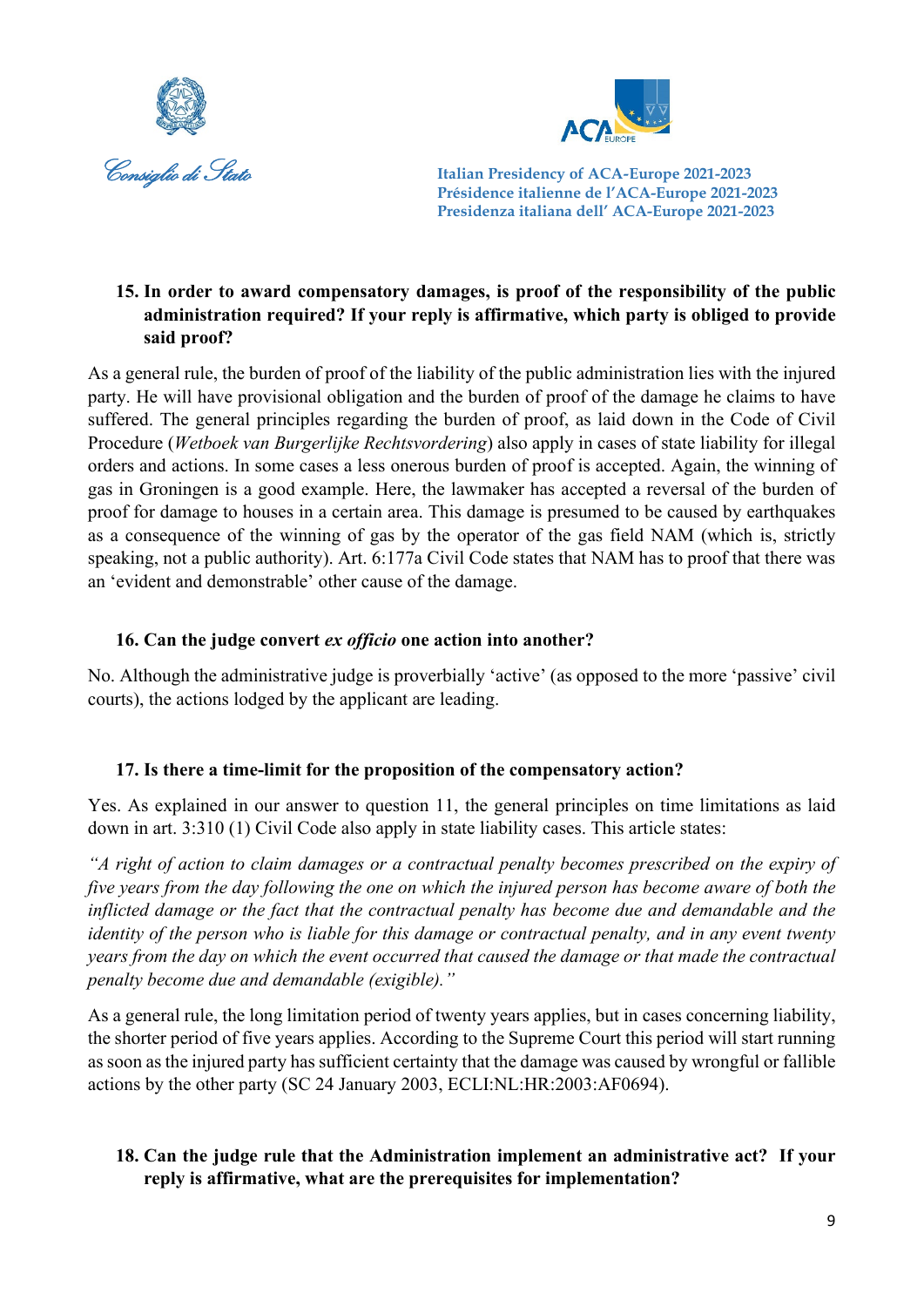



Yes. The administrative judge can do this within the limitations of art. 8:72 (4) GALA: If the district court rules the appeal well-founded, it may direct the administrative authority to make a new order or to perform another act in accordance with its judgment, or it may determine that its judgment shall take the place of the annulled order or the annulled part thereof. The judge will only rule that an act has to be implemented if the facts of the case do not allow for his determination that all or part of the legal consequences of the annulled order or the annulled part thereof shall be allowed to stand. When implementing the new act, the public authority has to take into account the facts and circumstances of the law as it stands (*ex nunc*).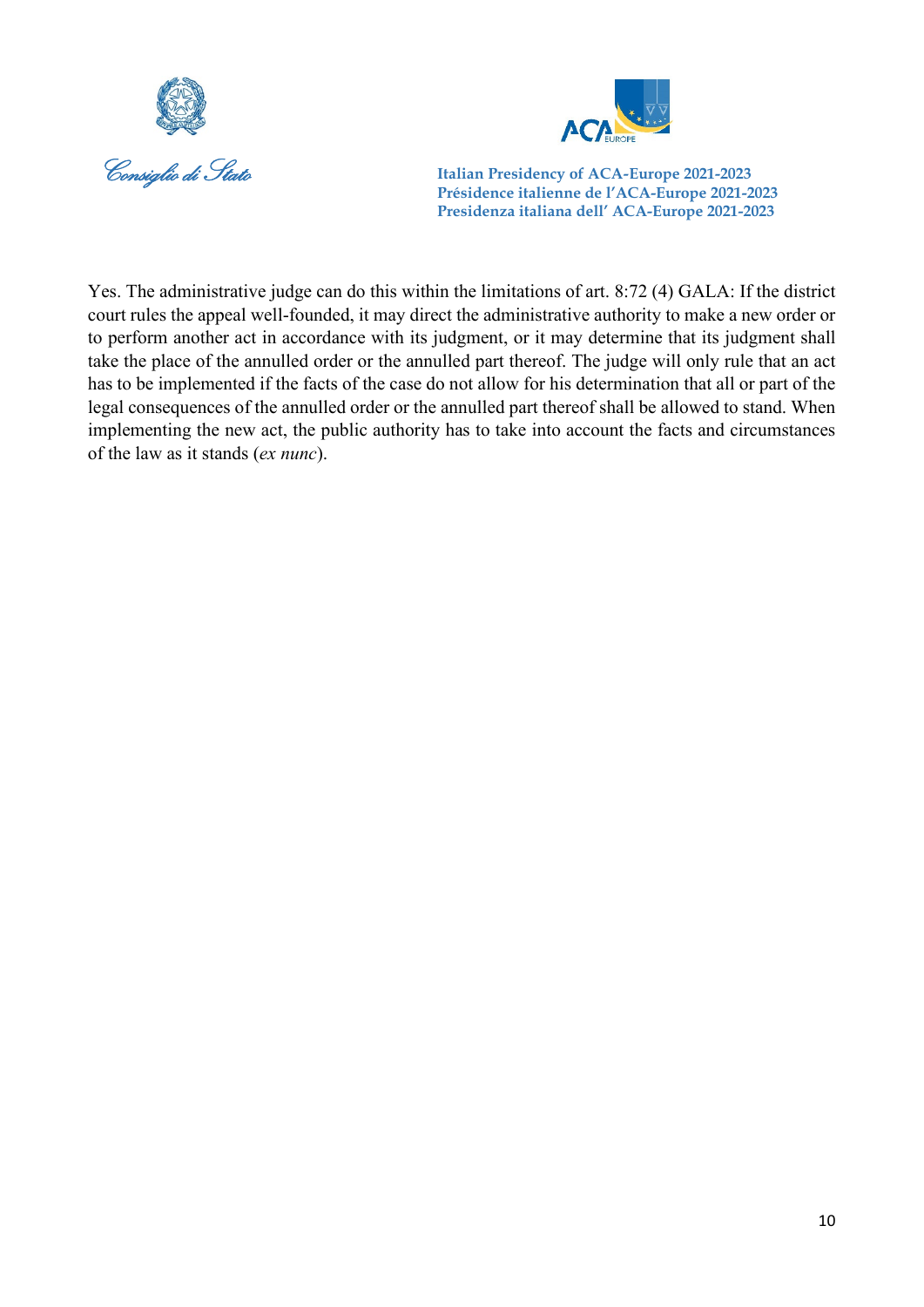



## **SESSION II – SPECIAL PROCEDURES**

#### **1. Does your administration have provisions for special procedures**

Yes, Dutch administrative procedural law has several special procedures, which are all laid down in the General Administrative Law Act. The most important procedures are the following:

- 1. Division 3.4 of the GALA provides for the so-called 'pubic preparatory procedure'. This special procedure only applies if this is required by statutory regulation or by order of the administrative authority. The procedure entails that, in the event of an application for an order or the draft of an order to be made on its own initiative, the administrative authority must deposit a *draft version* of the order, together with the documents relating thereto, for inspection for a period of at least six weeks. During this 'inspection period' interested parties, and if decided required by statutory regulation or by order of the administrative authority other parties as well, may state their views on the application or the draft either orally or in writing, at their discretion. After the public participation procedure, the administrative authority will take a final decision on the order.
- 2. A special procedure for 'related orders' promotes a coordinated and streamlined decisionmaking process and legal protection for related orders (division 3.5 of the GALA). For instance, the GALA lays down coordination rules for the notification of related orders and provides that one administrative court is competent to review notices of appeal against (one or more of) the related orders.
- 3. The '*lex silencio positivo*-procedure' laid down in articles 4:20a until 4:20f GALA provides that in the event of failure by the administrative authority to respond to a request for an administrative decision, the administrative decision shall be deemed to have been granted. The *lex silencio positivo*-procedure only applies if this is required by statutory legislation.
- 4. Appeals against a written refusal to make an order are equated with an order within the meaning of the GALA (see article 6:2(a) GALA and article 6:3(1) GALA). As a consequence, the written refusal to make an order can be subject of a notice of objection procedure (article 7:1 GALA) and is susceptible to judicial review by an administrative court (article 8:1 GALA).
- 5. Appeals against the failure of a public authority to make an order in due time are equated with an order within the meaning of the GALA (see article 6:2(b) GALA). As a consequence, the failure to make an order in due time can be subject of a notice of objection procedure (article 7:1 GALA) and that against the failure to make in order in due time an appeal may be lodged to an administrative court (article 8:1 GALA);
- 6. A special procedure with regard to compensation claims. Article 8:88 GALA states that the administrative judge is competent, upon request by a part concerned, to order an administrative authority to compensate damage that the party concerned has suffered as a result of *inter alia* a) an unlawful order; b) another unlawful act for the preparation of an unlawful order; c) a failure to make an order in due time.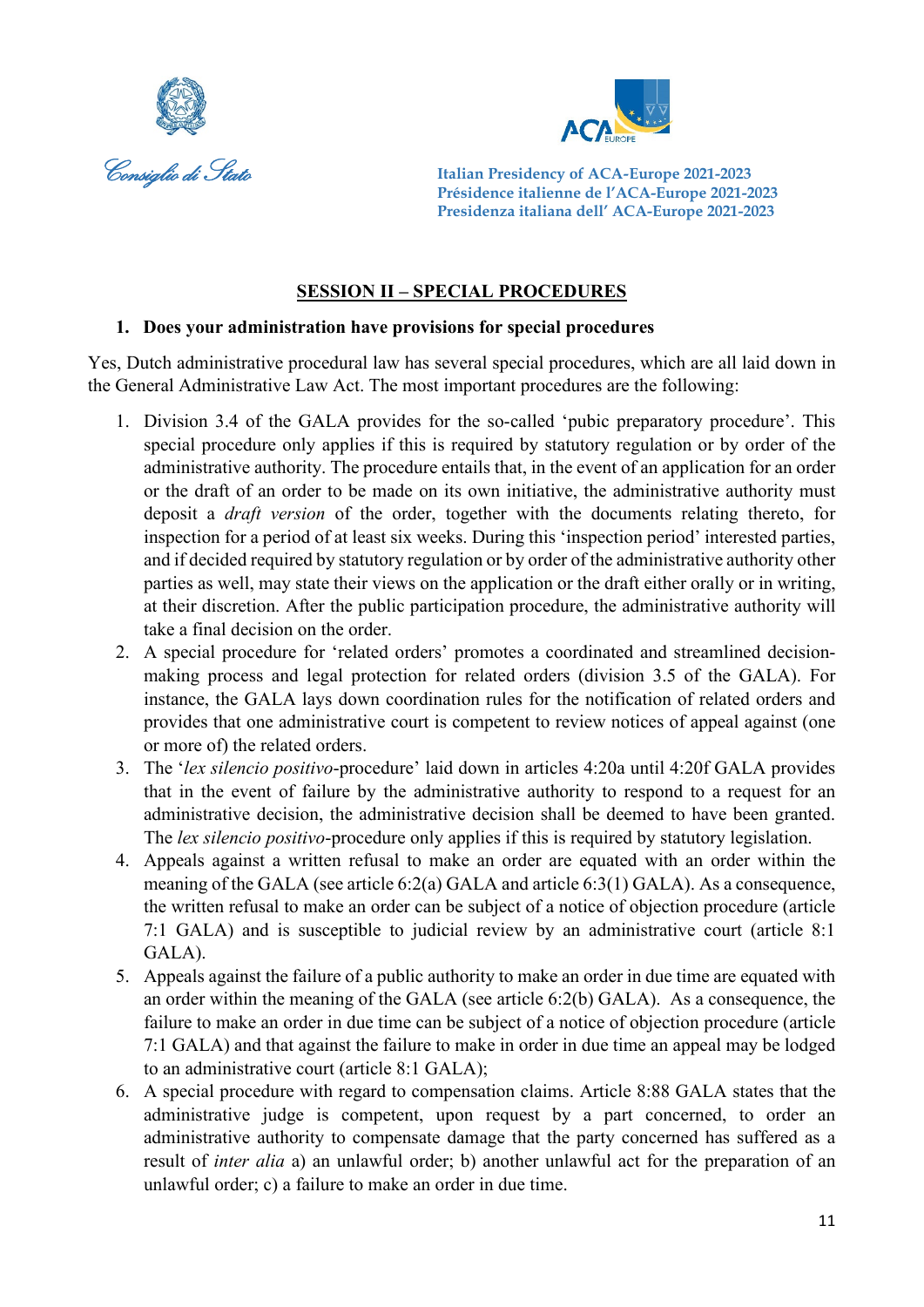



- 7. The administrative courts have the power to render an interim decision, enabling the administrative authority to repair the defect during the proceedings (article 8:51a GALA, article 8:51d GALA and article 8:80a GALA). This procedure is the so called 'administrative loop' (*bestuurlijke lus*). The administrative loop can be applied if the court has established that the decision taken by the administrative is defective, for instance due to a procedural mistake or insufficient reasoning.
- 8. The 'judicial loop'-procedure laid down in article 8:113 (2) GALA takes place if the appeal court decides that the administrative authority needs to make a new decision. The injured party can only appeal against this new decision at the appeal court.
- 9. The administrative courts can send cases to the Grand Chamber if they think it is necessary for the unity of law or the legal development. The Grand Chamber consists of five judges. This procedure is laid down in article 8:10a (4) GALA.
- 10. The administrative courts can ask for a conclusion/opinion by the A-G. Article 8:12a GALA states that the presiding judge can ask the A-G to give a conclusion in a particular case. This opinion is independent, public and reasoned and it helps the judge to make a decision in a particular case.
- 11. The administrative courts can ask a non-party for information which is relevant for the case and the decision. This is called the Amicus curiae-procedure and it is laid down in article 8:12b GALA. It will help to provide insight in the legal and social consequences of the decision of the court.
- 12. Article 16 (1) *Tijdelijke wet Groningen* states that the administrative courts can ask prejudicial questions to the *Afdeling* if it is important for the rechtsontwikkeling voor beoordeling van een veelheid aan aanvragen waarin dezelfde vraag zich voordoet.

## **2. What do the specialities consist of?**

- Ways of introducing the appeal
- Procedural time-limits
- Jurisdiction of the court
- $O$ ther

For the answer to this question please be referred to the answer under question 1. More specifically:

- The procedure mentioned under no. 1 is 'special' in the sense that it allows for interested parties to let their interest to be weighed in in relation to draft orders, after which they also have the right to lodge an objection against the final decision.
- The procedures mentioned under nos. 3, 4 and 5 give interested parties the right to entail administrative procedures, even though the public authority has not taken a 'positive' decision.
- The procedure mentioned under 6 gives parties the right to ask the administrative judge to condemn a public authority to pay damages, without being required to ask the public authority to take a formal decision (*a substantive decision order*) on his request.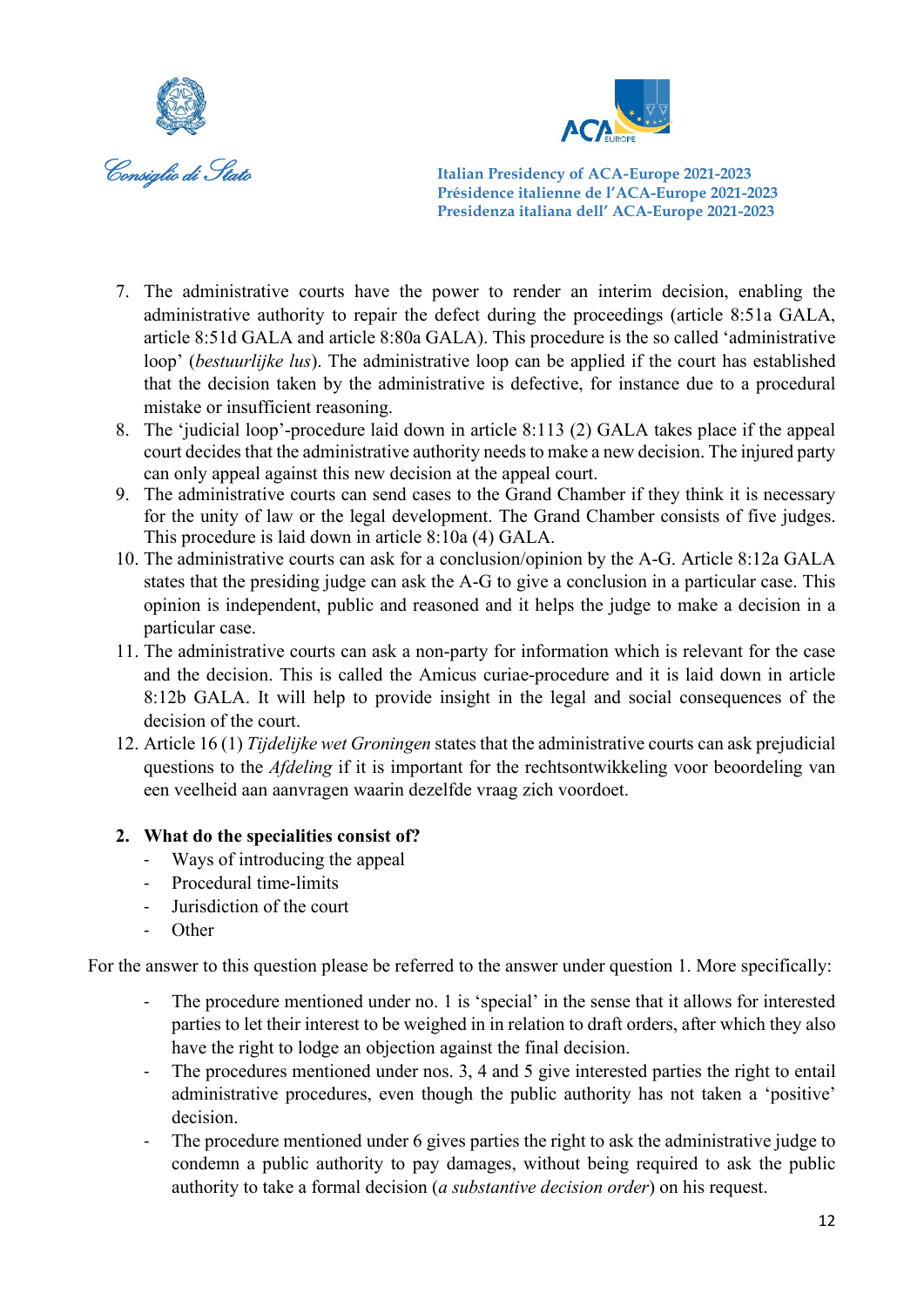



- The procedures mentioned under 7 and 8 are special in the sense that they promote 'final dispute resolution' (*finale geschilbeslechting*). No. 8 is also related to the jurisdiction of the Council of State, who is solely competent, at the exclusion of the competence of the court of first instance.
- The procedures mentioned under 9, 10, 11 and 12 are all relatively new instruments (no. 11 has only come into force since the beginning of 2021) which should enhance the development and unity of administrative law.

## **3. The special rites are established:**

- According to subject (for example, tenders, procedures of expropriation, independent administration authorities)
- According to actions
- Both of the above

For the answer to this question please be referred to the answer under questions 1 and 2. More specifically:

- The procedures mentioned under 1 and 2 are established according to subject (being used specifically in the field of spatial law).
- The procedures mentioned under 3, 4 and 5 are established according to action, allowing for interested parties to lodge objections with the public authority and to entail judicial proceedings even though a 'positive' decision has not been taken.
- The procedures mentioned under 6 is established according to action, allowing for the direct access to the administrative judge, without an objection procedure being required.
- The procedures mentioned under 7 and 8 are special according to action, allowing for more effective dispute resolution.
- **4. Does your system provide for appeals against the silence of the Administration at the request for an administrative provision presented by a private individual?**
	- Yes
	- No

Yes. As discussed under question 1, appeals against a failure to make an order in due time are equated with an order within the meaning of the GALA (article 6:2(b) GALA). As a result, the failure to make an order in due time can be subject of a notice of objection procedure (article 7:1 GALA) and can be appealed to an administrative court (article 8:1 GALA).

## **5. Do the Administrations comply spontaneously with the decisions of the administrative courts?**

- Yes, always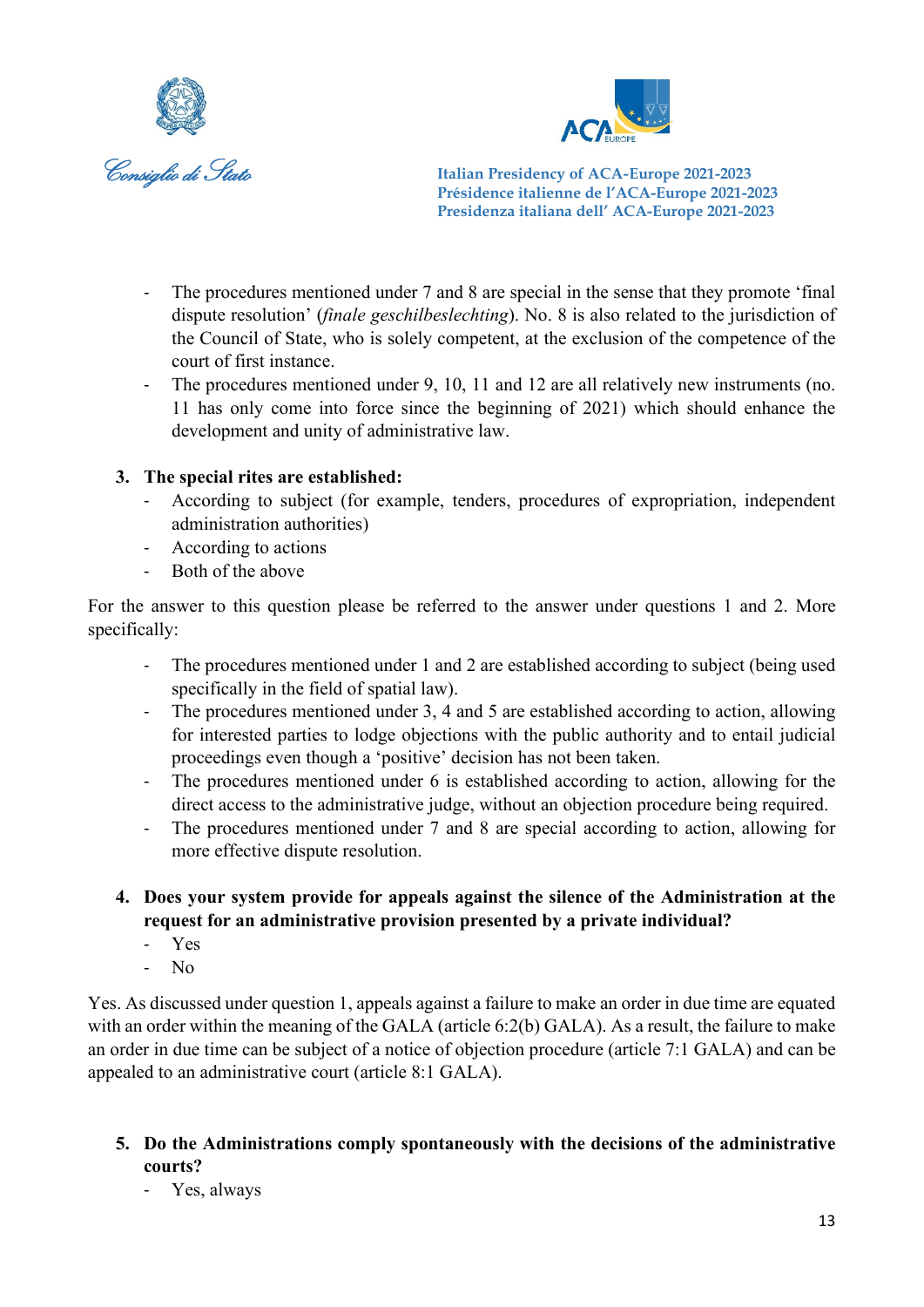



- No, never
- In the majority of cases, in any case more than in 50% of cases
- Hardly ever, in any case less than in 50% of cases

Our estimation is that administrative authorities spontaneously comply with the administrative court rulings in the majority of cases, in any case more than in 50% of the cases.

#### **6. In your legal system, is there a special procedure for ensuring the integral execution of the sentence**?

No. The GALA does not provide for a special procedure that concerns the request for the integral execution of the sentence in the situation where it appears that the administrative authority does not comply with a judgement (after the judgment has been handed down).

As a general rule, disputes that concern the execution of the sentence need to be brought before the civil judge in accordance with article 438 of the Code of Civil Procedure (*Wetboek van Burgerlijke Rechtsvordering*).

The only possibility provided for by the GALA is that the administrative court may determine, in its judgement on the merits, that as long as the administrative authority does not comply with that judgment, an *astreinte* (to be fixed in the judgment) shall be payable by the legal entity designated by the court to a party designated by the court (see article 8:72(6) GALA).

#### **7. Are the judge's decisions which are not of the last resort immediately enforceable?**

- Yes
- No

Yes. As a general rule, the decisions of the administrative courts which are not of the last resort are immediately enforceable. From articles 6:16 GALA and article 6:24 GALA it follows that the objection or appeal to a lower or higher court does not suspend the operation of the order against which it is brought. There are, nonetheless, exceptions to this rule. For instance, according to article 8:106(1)(a) GALA, in the field of social security the effect of judgements by district courts or by preliminary relief judges shall be suspended until the time limit for lodging an appeal to the Central Council of Appeals (which is one of the three highest administrative courts in the Netherlands (as discussed under question 1 of session 1)) expires without being used.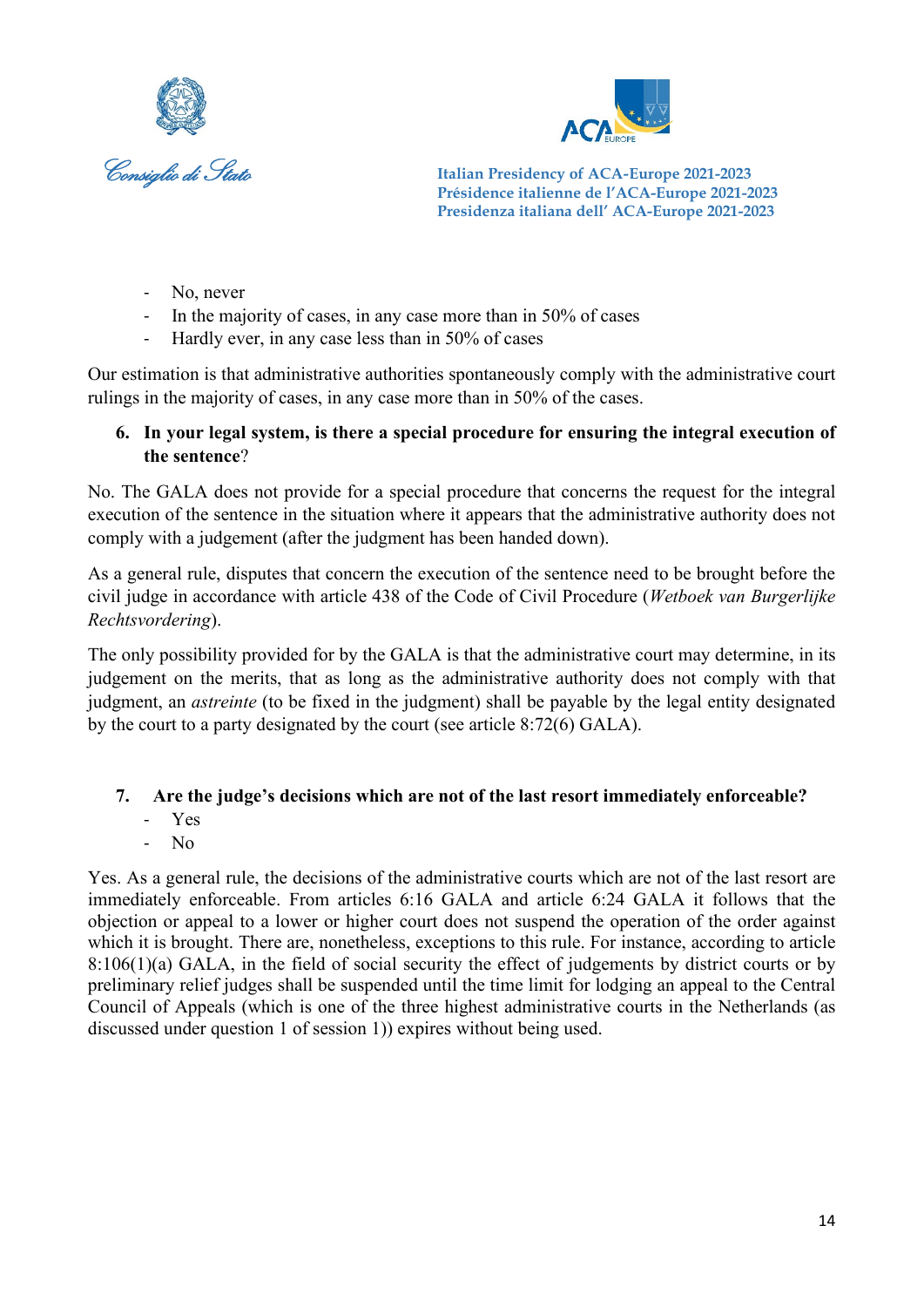



**8. Following the annulment of a decision characterized by discretionary power, the interested party is forced to challenge each of the ulterior negative decisions which have been deemed illegitimate by dint of defects which are different to those identified by the judge or, in alternative, are there certain mechanisms of "reduction" of the aforesaid discretionary power which ensure the definition of the litigation once and for all?**

We find it hard to interpret the question in relation to Dutch administrative law. In general, the GALA does not provide for the general rule that in addition to the annulment of a contested decision, the administrative court may also annul other, ulterior decisions that are similar to the contested decision.

The GALA provides for (other) mechanisms that enable administrative courts to settle disputes 'once and for all'. In this regard, worth mentioning is the rule that if the administrative authority repeals or alters the *disputed order*, the objection or appeal shall be deemed also to have been brought against the new order, unless this order completely satisfies the objection or appeal (see article 6:19 GALA). This article prevents a loss of judicial protection, as the interested party does not need to challenge the new decision in a separate procedure.

Another mechanism that promotes final dispute settlement is the 'administrative loop' (*bestuurlijke lus*): the GALA grants the power to administrative courts to render an interim decision, enabling (or, in last instance, requiring) the administrative authority to repair the defect during the proceedings (article 8:51a GALA, article 8:51d GALA and article 8:80a GALA). The administrative loop can be applied if the court has established that the decision taken by the administrative is defective, for instance due to a procedural mistake or insufficient reasoning. Applying the administrative loop prevents that the decision needs to be squashed and that, subsequently, the administrative authority should take a new decision. More importantly, the administrative loop prevents that the interested party needs to start a separate procedure in order to be able to challenge the new decision taken by the administrative authority.

Furthermore, the GALA also provides for the so-called 'judicial loop' (*judiciële lus*). Article 8:113 GALA states that in the event where the judgement of the higher administrative court directs the administrative authority to take a new decision, the higher court may include in its judgement that it is only possible to lodge an appeal against that new decision with a higher court.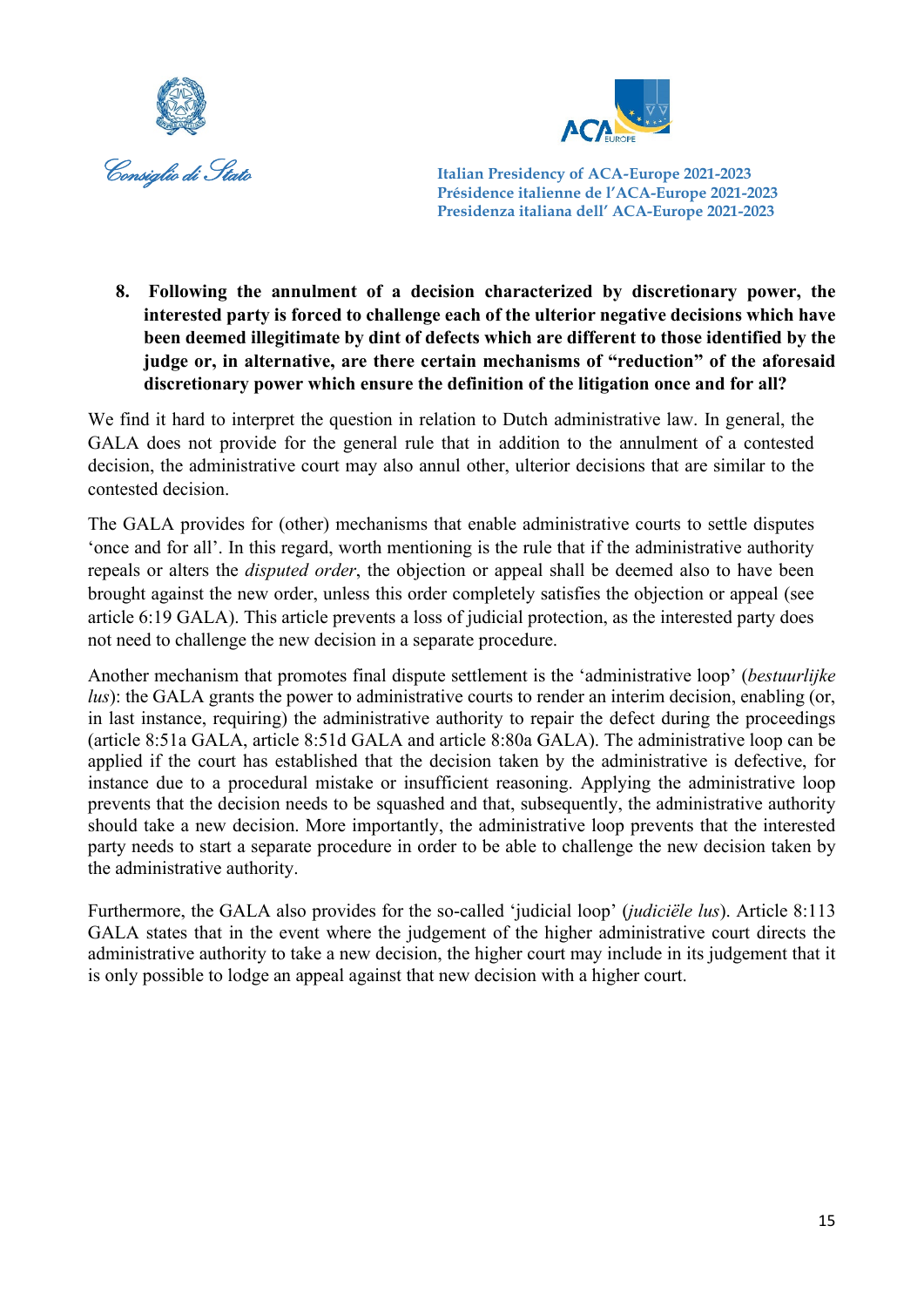



## **SESSION III – PRECAUTIONARY MEASURES**

#### **1. Does the proposition of an appeal automatically suspend the effectiveness of the administrative act?**

No. In the Dutch legal system, the proposition of an appeal does not entail suspensive effects. This follows from the articles 6:16 GALA and 6:24 GALA. Article 6:16 GALA provides that the objection or appeal shall not suspend the operation of the order against which it is brought unless provided otherwise by or pursuant to statutory regulation. From the article 6:24 it follows that this provision (article 6:16 GALA) shall apply *mutatis mutandis* if an appeal to a higher court or an appeal in cassation may be lodged. Nonetheless, as already mentioned under question 7 of section 3, exceptions to this rule exist, for instance in the field of social security where an appeal to the Central Council of Appeals does have suspensive effects for the ruling in first instance.

#### **2. In your legal system, are precautionary measures provided for?**

Yes. The possibility of granting a provisional remedy is provided for by the GALA in Title 8.3 on 'Provisional remedies and immediate judgment in the proceedings on the merits'. A provisional measure may be required to protect the interests of one of the interested parties. As specified in article 8:81 GALA, a provisional remedy can be granted where speed is of essence because of the interests involved.

#### **3. What kinds of decisions can the judge apply as a precautionary measure?**

- The suspension of the challenged act;
- ( if the subject of the challenge is the refusal of an application) a positive measure which provisionally anticipates the effects of the administrative act being contested;
- The order to the administration to re-examine the application on the strength of indications contextually provided by the judge;
- Whatever measure necessary to satisfy, in each case, the precautionary requests presented by both parties

In the Dutch legal system, in administrative cases, the preliminary relief judge can apply as a precautionary measure the suspension of the challenged act as well as a positive measure which provisionally anticipates the effects of the administrative act being contested (the first two options mentioned above).

The most important and most frequently granted provisional remedy is the suspension of the challenged act. Indeed, as mentioned above, as a general rule the objection or appeal shall not suspend the effectiveness of the contested decision.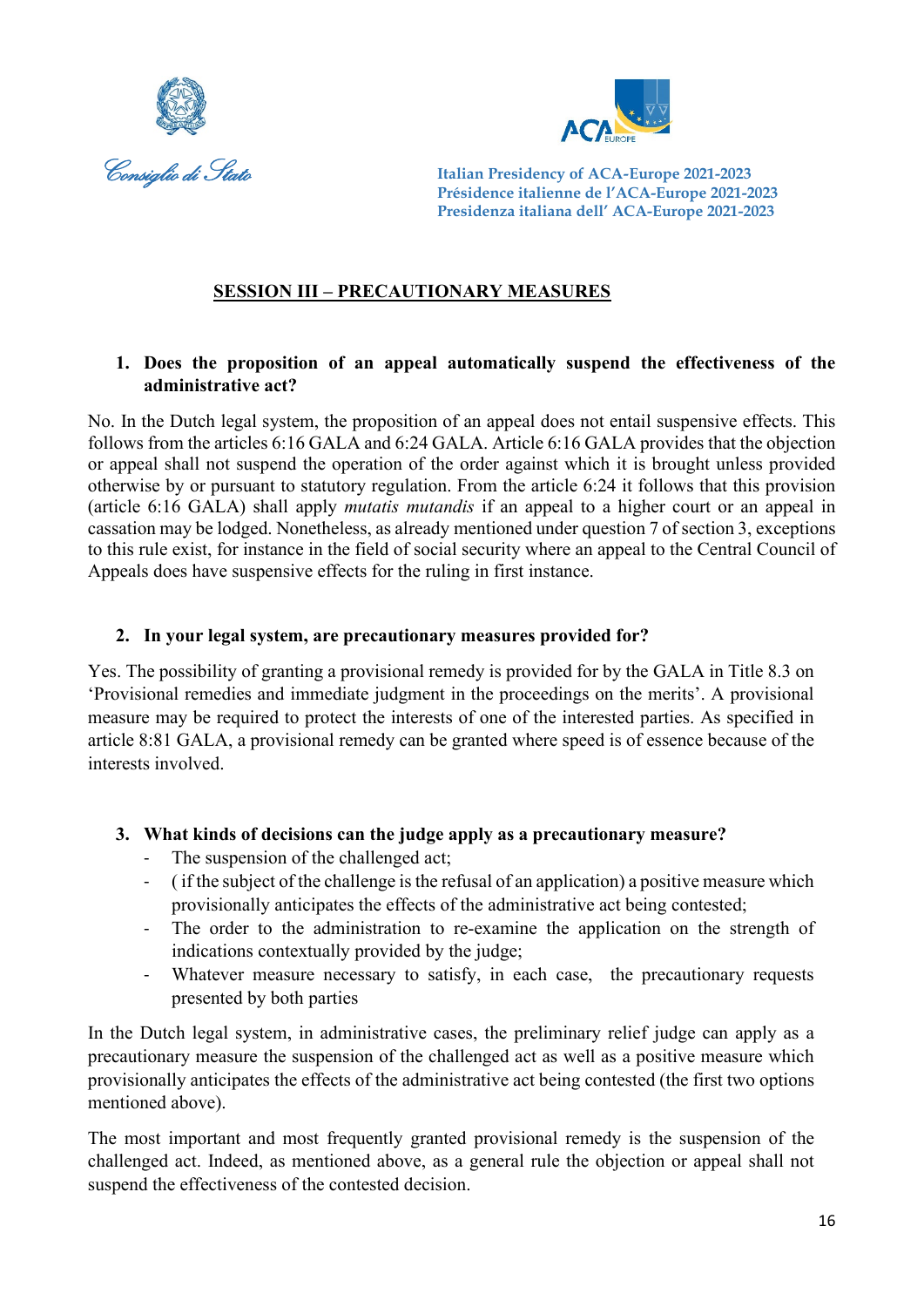



In addition to the possibility of suspension of the contested act, the provisional remedy could also take other forms. As mentioned, a provisional remedy could entail a positive measure which provisionally anticipates of the effects of the administrative act being contested. In this respect, an example is that as provisional remedy, a provisional license could be granted in the event where the contested act refused the requested license.

However, the provisional remedy could not be whatever measure necessary to satisfy the precautionary requests presented by both parties as account needs to be taken of the role and position of the judge in preliminary relief proceedings. For instance, as a provisional remedy, the preliminary relief judge cannot order the questioning of witnesses during the proceedings on the merits; this has been considered a power of the court that can (only) be applied in the proceedings on the merits (see Central Council of Appeals, 3 November 2009, ECLI:NL:CRVB:2009:BK3694).

#### **4. What are the conditions for the acceptance of a precautionary request?**

- The probable validity of the action
- The probable validity of the action together with a serious prejudice
- The prevalence of public or private interest, based on the results of the equilibrium/assessment
- The required prerequisites of trial law to accord precautionary measures vary according to the different types of litigation
- Other prerequisites ( please specify )

As a general rule, the conditions for the acceptance of a precautionary request consist of the probably validity of the action together with a serious prejudice.

According to article 8:81(1) GALA for a provisional remedy to be granted there needs to be immediate urgency because of the interests involved. In this regard, it is required that the (possible) consequences of the contested decision need to be irreversible as well that the preliminary relief judge has serious doubts concerning the lawfulness of the contested decision. In addition to that, a request for a provisional remedy can also be accepted in the event where the contested decision is, following a preliminary assessment, considered to be unlawful – regardless of the question whether the possible consequences of the contested decision are irreversible.

## **5. Can the judge force the petitioner to pay bail?**

No. The GALA does not include provisions that grant the administrative court the power to force the petitioner of a preliminary remedy to pay bail. There are, however, provisions in the GALA that lay down rules for the registry fee that is to be paid by the petitioner.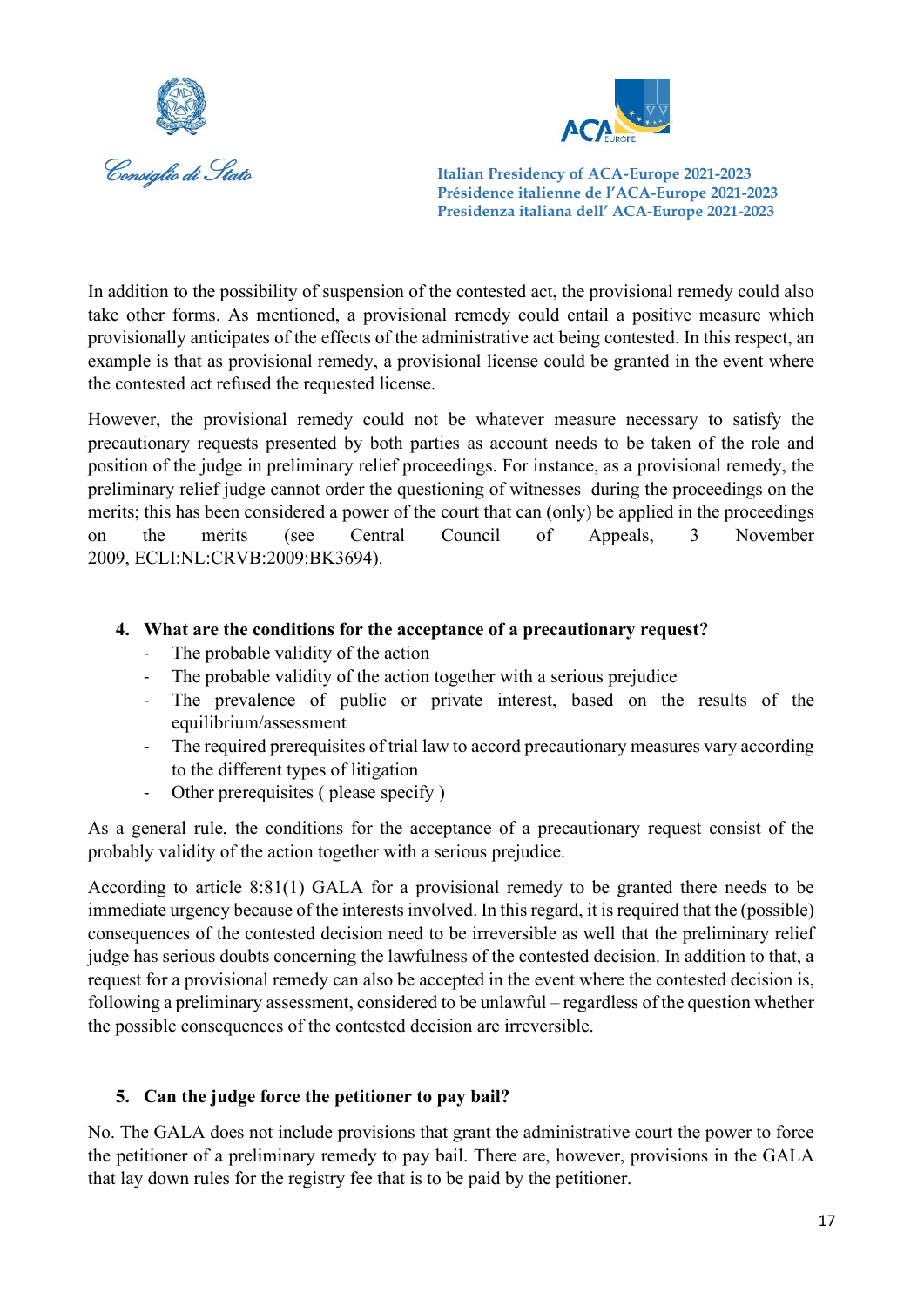



In this respect, article 8:82(1) GALA states that a district court registry fee shall be levied on the petitioner by the registrar. This amount of the registry fee is the same amount as the registry fee to be paid for the notice of appeal in the proceedings on the merits (article 8:82(2) GALA).

The registrar shall refund the registry fee that has been paid a) if the request is withdrawn because the administrative authority or the interested party to whom the disputed order is addressed has informed the president in writing that execution of the disputed order is to be stayed pending the procedure on the merits or b) that the provisional measures as asked will be taken(article  $8:82(4)GALA$ .

The judgment may order that all or part of the registry fee paid shall be reimbursed by the administrative authority designated by the president (article 8:82(5) GALA). Furthermore, in other cases the administrative authority may reimburse all or part of any registry fee paid if the request is withdrawn (article 8:82(6) GALA).

#### **6. Are precautionary measures generic?**

Yes. In the Dutch legal system precautionary measures are generic in the sense that they can be applied to all types of procedures that are susceptible to judicial review by administrative courts.

## **7. Can a precautionary request be introduced autonomously before the presentation of the main trial proceedings (***ante causam***)?**

Yes. A request for a provisional remedy can be submitted if an appeal against an order has been lodged with the district court or, *prior* to a possible appeal to the district court, an objection has been made or an administrative appeal has been lodged (see article 8:81(1) GALA). In other words, there must be a proceeding on the merits against the contested decision for which the provisional remedy is requested. This requirement is referred to as procedural and substantive connectivity.

- **8. In the event of cautionary request** *ante causam***, does the precautionary decision of the judge lose effectiveness?**
	- Yes, in the event that the interested party does not initiate main trial proceedings within the mandatory time-limit
	- No, its effectiveness remains intact even if the main trial proceedings have not been initiated within the mandatory time-limit or even if the time-limit has expired

Yes. According to article 8:85(2) GALA the provisional remedy shall in any event cease to have effect: a) as soon as the time limit for lodging an appeal to the district court against the order made on the objection or the administrative appeal expires without being used, (b) in the situation where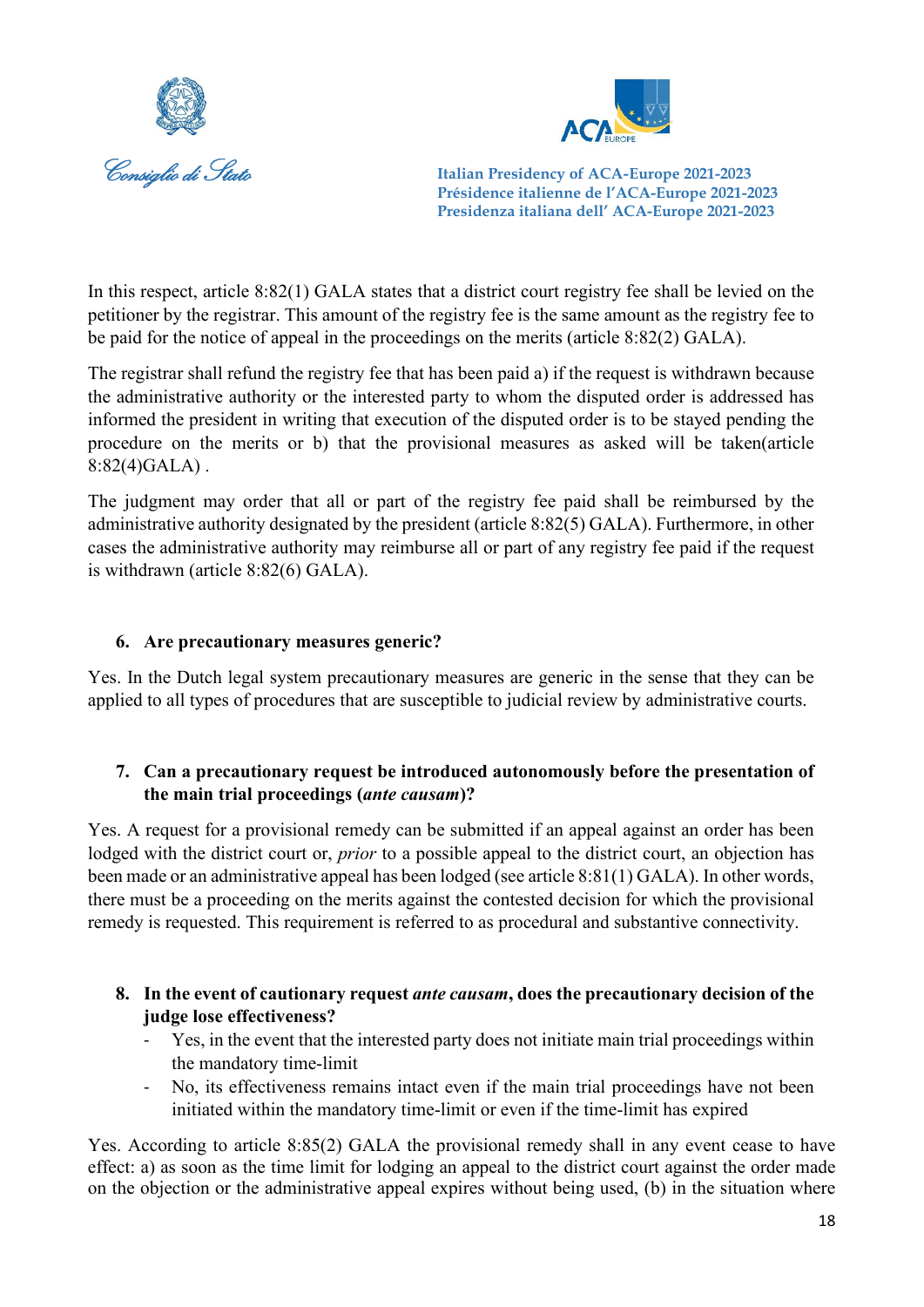



the objection or the appeal is withdrawn, or (c) the district court gives judgment, unless a later date is laid down in the judgment. Furthermore, the preliminary relief judge may specify in his judgment when the provisional remedy shall cease to have effect (article 8:85(1) GALA)).

- **9. When dealing with the precautionary request, does your legal system provide for specific procedure?**
	- Yes (give details of the main characteristics with regard to: trial deadlines, type of decision, motivational burden, ways for establishing debate)
	- No

Yes. When dealing with the request for a provisional remedy, the GALA provides for a specific procedure. The procedure that governs the provisional remedy procedure, largely follows the rules of proceedings on the merits with the (main) exception that shorter trial deadlines apply.

Article 8:83(1) GALA provides that after the request for a provisional remedy has been submitted, the parties shall be invited as soon as possible to appear at a hearing at a time and place specified in the invitation (article 8:83(1) GALA). The administrative authority shall send the documents relating to the case to the judge within such time limit as he may set. Further documents may be submitted by the parties until one day before the hearing. The district court may summon witnesses and appoint experts and interpreters and the parties may bring with them witnesses and experts.

Article 8:83(3 and 4) provides for the possibility that judgment is given without a court session, and hence without applying rules outlined above. The judge may decide to give judgment without a court session in two situations: 1) the judge manifestly lacks jurisdiction or the application is manifestly inadmissible, manifestly unfounded or manifestly well-founded and 2) where speed is of the essence and the interests of the parties will not be prejudiced by it.

The preliminary relief judge shall give judgement orally or in writing as soon possible. The GALA provides for four possible decisions. Article 8:84 GALA states that the district court shall rule that: (a) the judge lacks jurisdiction, (b) the request is inadmissible, (c) the request is rejected, or (d) the request is granted in whole or in part.

## **10. Is the precautionary decision taken unilaterally or collegiately?**

- Unilaterally;
- Collegiately;
- Collegiately, but in the event of extreme urgency, the precautionary decision can be taken temporarily by means of a simple unilateral decree;

In the Dutch legal system, the precautionary decision is taken unilaterally (the first option mentioned above).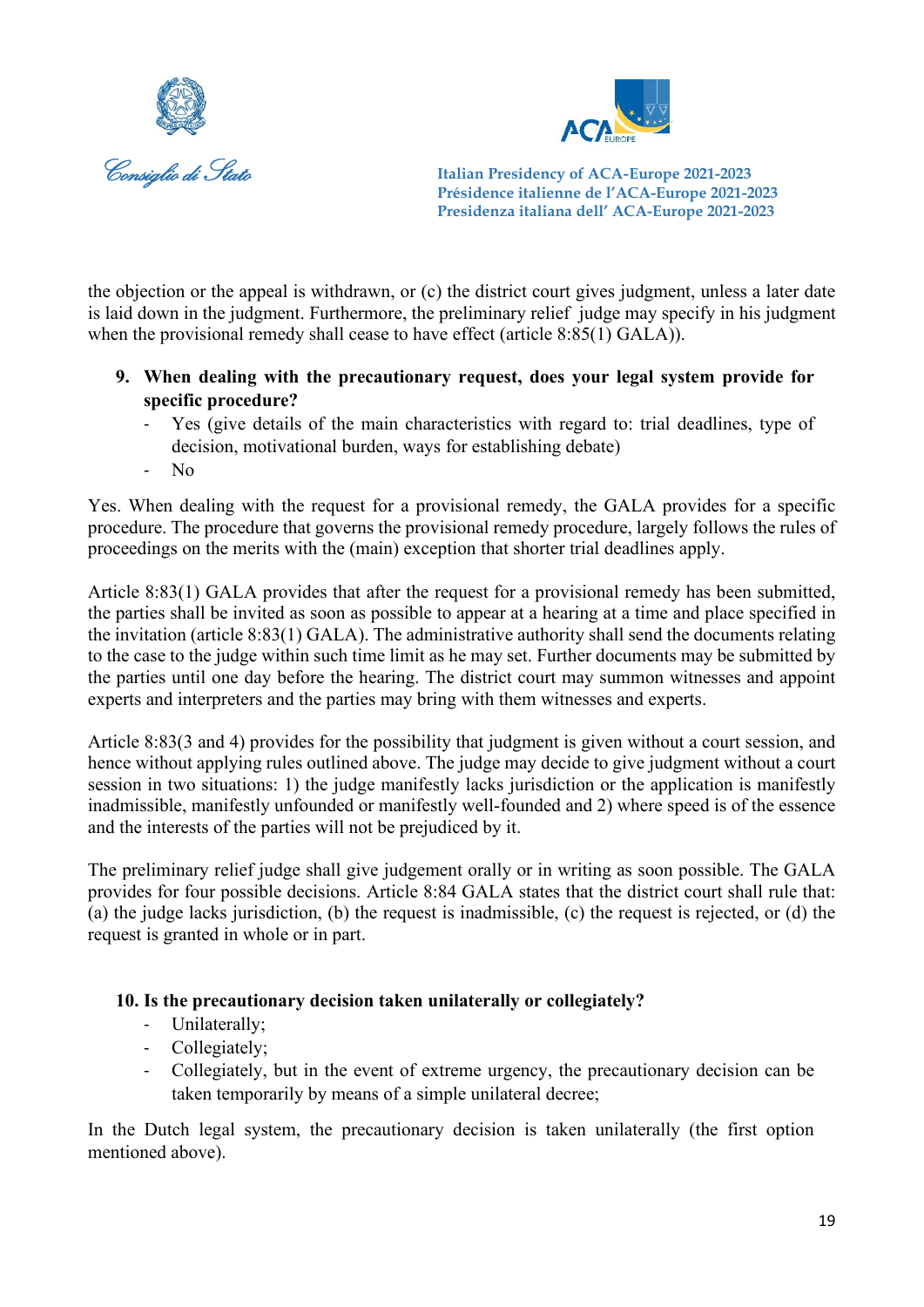



According to articles 50 and article 63 of the Judiciary Organisation Act, the management boards of the district courts must establish single-judge chambers to hear and decide cases in which relief is sought as a matter of urgency and must decide their composition. These articles also provides that the person presiding over a single-judge chamber bears the title of 'provisional-relief judge'.

At the Administrative Jurisdiction Division of the Council of State, Applications for provisional relief may be submitted to the President of the Administrative Jurisdiction Division. The president of the Administrative Jurisdiction Division may designate State Councillors to give judgement in provisional relief cases(see article 6 Regulation on the allocation of cases within the Administrative Jurisdiction Division).

In interim injunction proceedings civil cases, the preliminary relief judge must be addressed by the title of 'president'.

## **11. During the discussion of the precautionary request, can the judge directly define the judgement on the merit?**

Yes. Article 8:86 of the GALA provides that, in certain conditions, the preliminary relief judge may directly give judgement on the merits. This possibility only exists if an appeal has been lodged with an administrative court. Furthermore, for giving immediate judgement on the merits, it is required that the preliminary relief judge concludes that after a hearing (as referred to above under question 9) further inquiry cannot reasonably be expected to contribute to an assessment of the case. Furthermore, in the event the judgment is given in first and last instance, it is required that both of the parties grant permission for the preliminary relief judge to give immediate judgment in the main proceedings.

#### **12. Can precautionary measures be challenged before the Supreme Court /Council of State?**

No. As a general rule a provisional remediy granted by the preliminary relief judge in administrative proceedings (ex article 8:84 GALA) cannot be challenged before the Council of State/ Supreme Court (see article  $8:104(2)(d)$  GALA and article  $28(4)(c)(d)$  of the General Tax Act).

An exception to this rule is provided for in the situation where the administrative judge (but not in its capacity as preliminary relief judge) grants a provisional remedy in the judgment on the merits (article 8:72(5) GALA). Since, in this case, the provisional remedy is part of the judgment on the merits, it is possible to challenge the provisional remedy before a highest administrative court (including the Administrative Jurisdiction Division of the Council of State and the Tax Division of the Supreme Court (see article 28(3) of the General Tax Act).